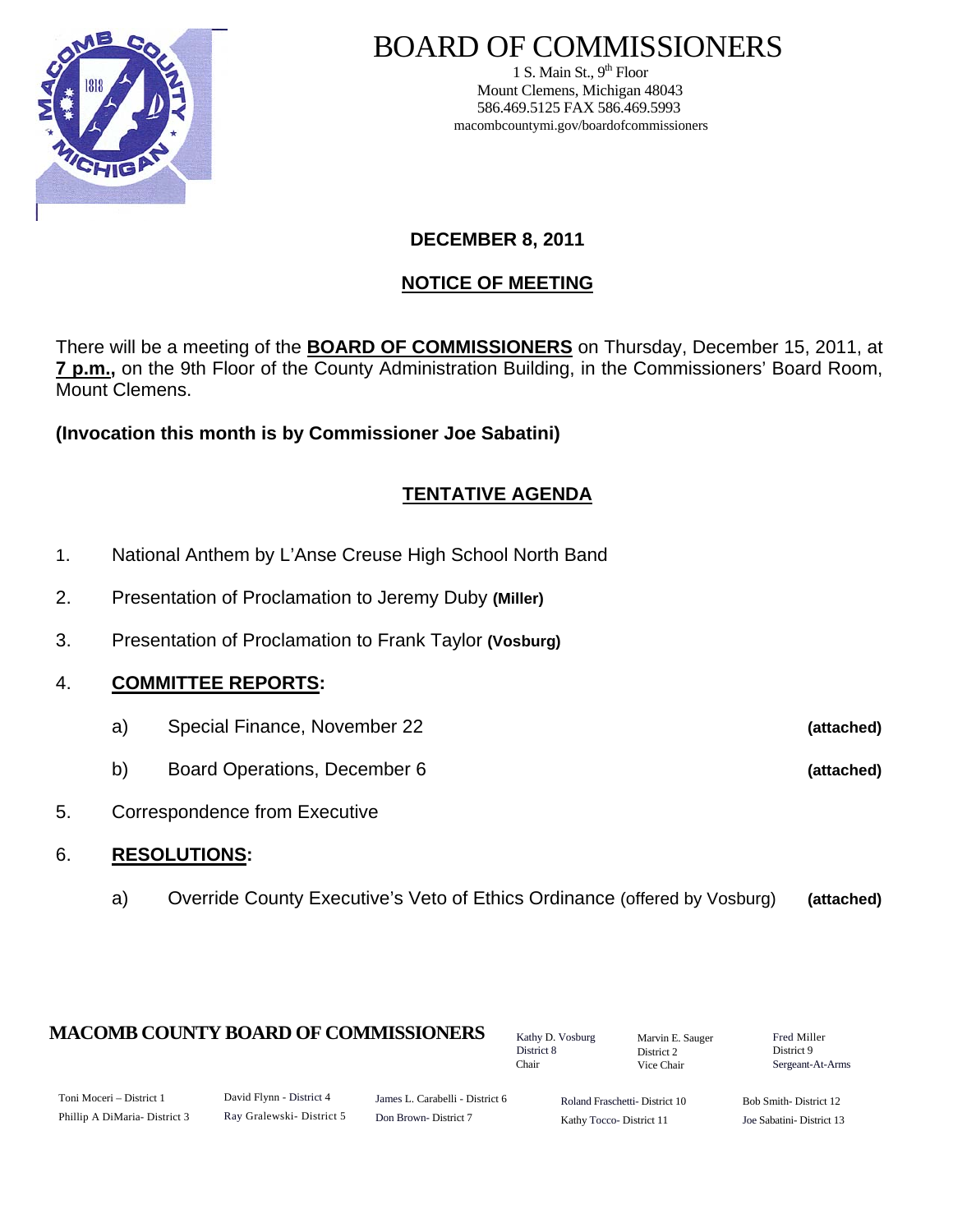# 7. **PROCLAMATIONS:**

- a) Honoring Frank Taylor Retirement from Macomb County Community Services Agency (offered by Vosburg; recommended by Board Operations Committee on 12-6-11; previously provided at committee meeting)
- b) In Support of the Macomb Children's Hands-on Museum (offered by Miller; recommended by Board Operations Committee on 12-6-11; previously provided at committee meeting)
- 8. 2012 Meeting Schedule **(to be provided)**

 In addition to the agenda items listed, a committee report is anticipated from the following committee meeting: Finance, December 13.

 Any other matters that require Full Board consideration and the report listed above will be attached to your official Full Board agenda.

Poisa Bedard

 **\_\_\_\_\_\_\_\_\_\_\_\_\_\_\_\_\_\_\_\_\_\_\_\_\_\_\_\_\_\_\_ Committee Reporter**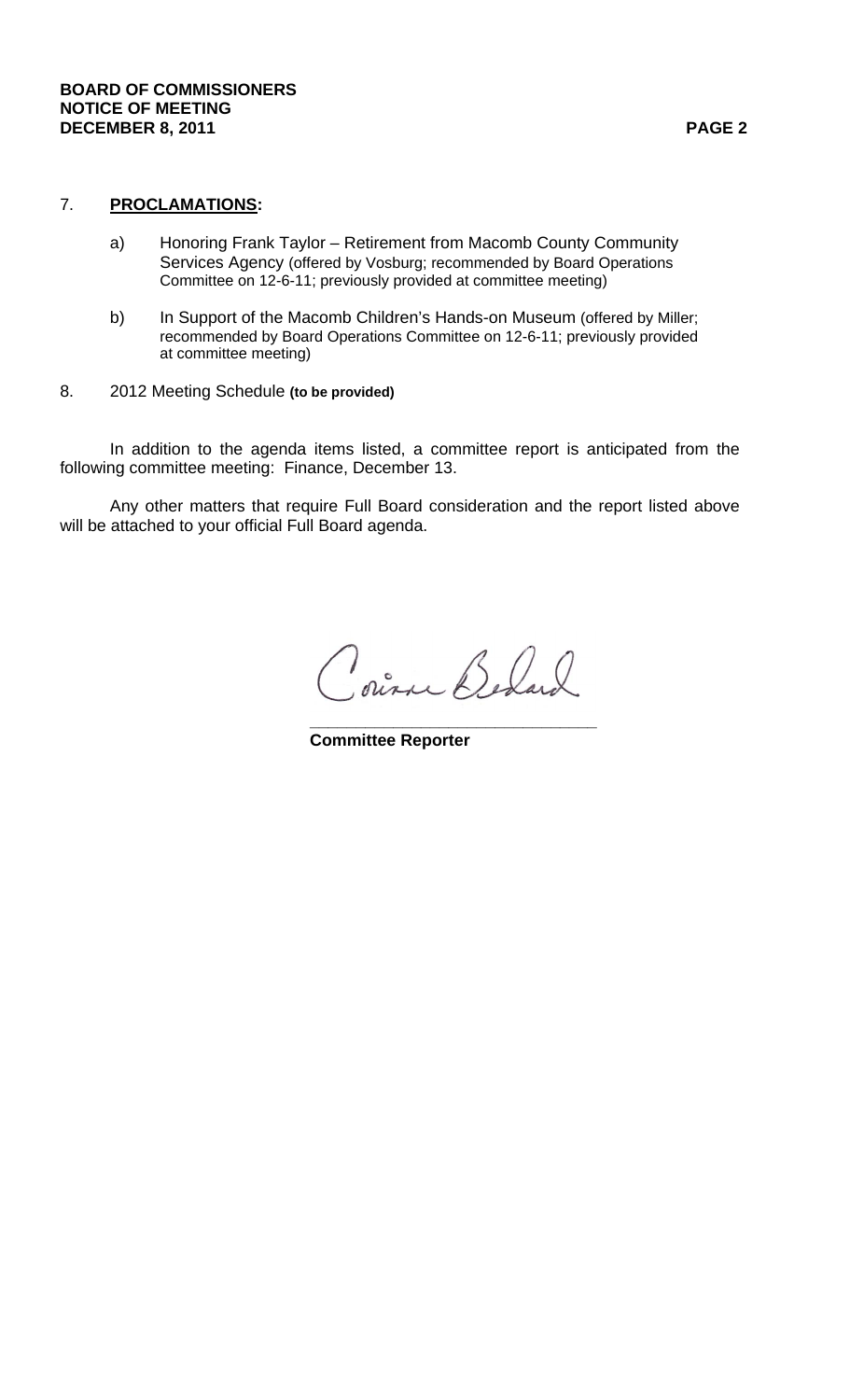**November 22, 2011** 

## **TO: BOARD OF COMMISSIONERS**

**FROM: DON BROWN, CHAIR FINANCE COMMITTEE** 

#### **RE: RECOMMENDATION FROM FINANCE COMMITTEE MEETING OF NOVEMBER 22, 2011**

At a **special** meeting of the Finance Committee, held Tuesday, November 22, 2011, the following recommendation was made and is being forwarded to the Full Board for approval:

## **1. COMMITTEE RECOMMENDATION – MOTION (SEE ATTACHED)**

A MOTION WAS MADE BY MILLER, SUPPORTED BY FLYNN, TO RECOMMEND THAT THE BOARD OF COMMISSIONERS ADOPT THE PURCHASING ORDINANCE (#7), AS AMENDED; FURTHER, A COPY OF THIS BOARD OF COMMISSIONERS' ACTION IS DIRECTED TO BE DELIVERED FORTHWITH TO THE OFFICE OF THE COUNTY EXECUTIVE. **THE MOTION CARRIED.** 

**A MOTION TO ADOPT THE COMMITTEE REPORT WAS MADE BY CHAIR BROWN, SUPPORTED BY VICE-CHAIR MILLER.**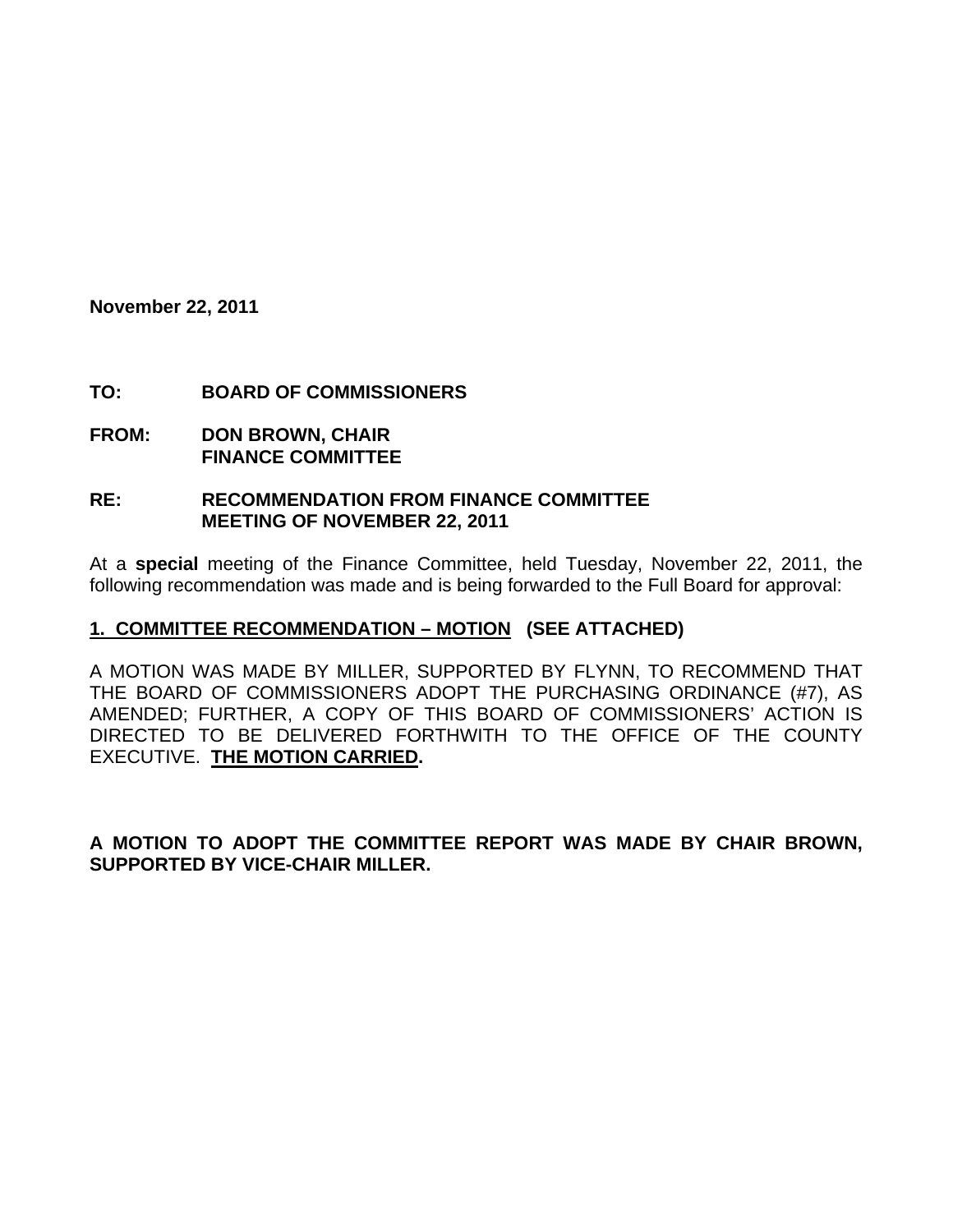**RESOLUTION NO. \_\_\_\_\_\_\_\_\_\_\_\_\_ FULL BOARD MEETING DATE:\_\_\_\_\_\_\_\_\_\_\_\_\_\_\_\_\_\_** 

# **AGENDA ITEM:\_\_\_\_\_\_\_\_\_\_\_\_\_\_\_\_\_\_\_\_\_\_\_\_\_\_\_\_\_\_**

# **MACOMB COUNTY, MICHIGAN**

## **RESOLUTION TO** adopt draft Purchasing Ordinance dated October 12, 2011 **\*see below**

**INTRODUCED BY**: Don Brown, Chair, Finance Committee

## **\*At the 11-22-11 Finance Committee meeting, the following friendly amendment was approved:**

Section 2.2 **should be 2.1.** Authority and Duties

**and** 

B. Duties - **should now read:** In accordance with this Ordinance, and subject to the supervision of the County Executive and the Finance Department Director, the Purchasing Manager shall:

(and the Finance Committee was deleted)

| <b>COMMITTEE/MEETING DATE</b> |          |  |  |  |
|-------------------------------|----------|--|--|--|
| Finance                       | 11-22-11 |  |  |  |
| <b>Full Board</b>             | 12-15-11 |  |  |  |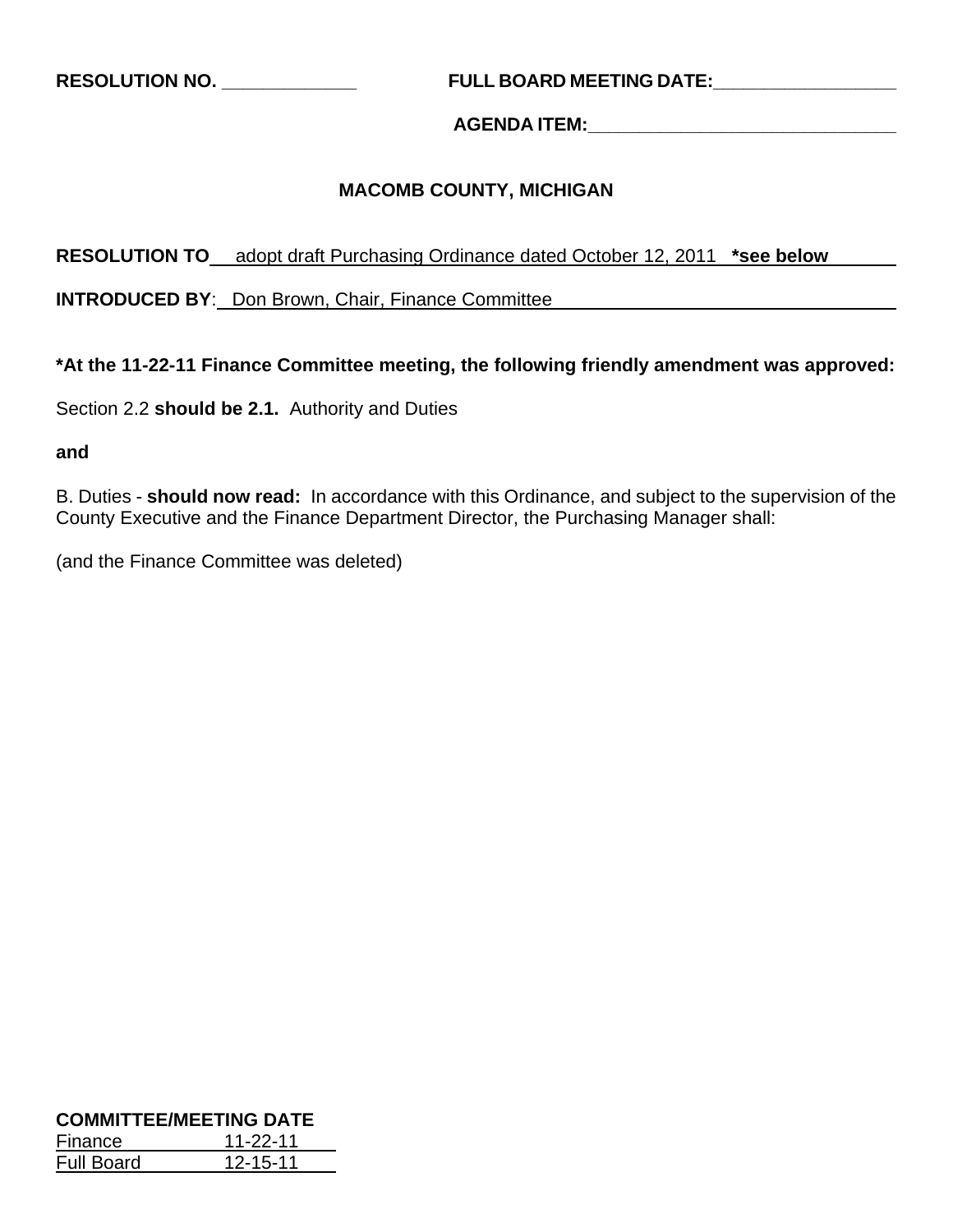#### **ENROLLED ORDINANCE NO. 2011- 7**

#### **INTRODUCED BY COMMISSIONER(S):**

AN ORDINANCE TO PROVIDE FOR THE PROCEDURES FOR THE PURCHASE OF GOODS AND SERVICES BY THE COUNTY OF MACOMB.

#### **IT IS HEREBY ORDAINED BY THE PEOPLE OF THE CHARTER COUNTY OF MACOMB:**

#### **SECTION 1. POLICY AND DEFINITIONS**

#### **Sec. 1.1. Policies and Procedures**

It shall be the policy of Macomb County to enter into contracts for goods, services, construction and professional services at fair and reasonable compensation for the work performed. Procedures shall be developed to manage the procurement process in accordance with the law; spend the taxpayers' money wisely and fairly; protect against fraud and favoritism; encourage participation by Macomb County businesses; promote equality of opportunity for all businesses; and best meet the needs of Macomb County departments through continuous improvement of purchasing systems.

#### **Sec. 1.2. Applicability**

This Ordinance applies to contracts for the procurement of goods, services, construction and professional services entered into by Macomb County. It shall apply to every expenditure of public funds by a Macomb County department for public purchasing irrespective of its source, except as otherwise provided by State law, State regulation, Macomb County Ordinance or administrative policy. When the procurement involves the expenditure of State or Federal assistance or contract funds, the procurement shall be conducted in accordance with any applicable mandatory State and/or Federal law. Nothing in this Ordinance shall prevent any County department from complying with the terms and conditions of any grant, gift, bequest, or cooperative purchasing agreement that is otherwise consistent with law.

#### **Sec. 1.3. Definitions**

- A. Bid An advertised, open, competitive solicitation for prices that are opened publicly.
- B. Business Any corporation, partnership, individual, sole proprietorship, joint stock company, joint venture, or any other private legal entity.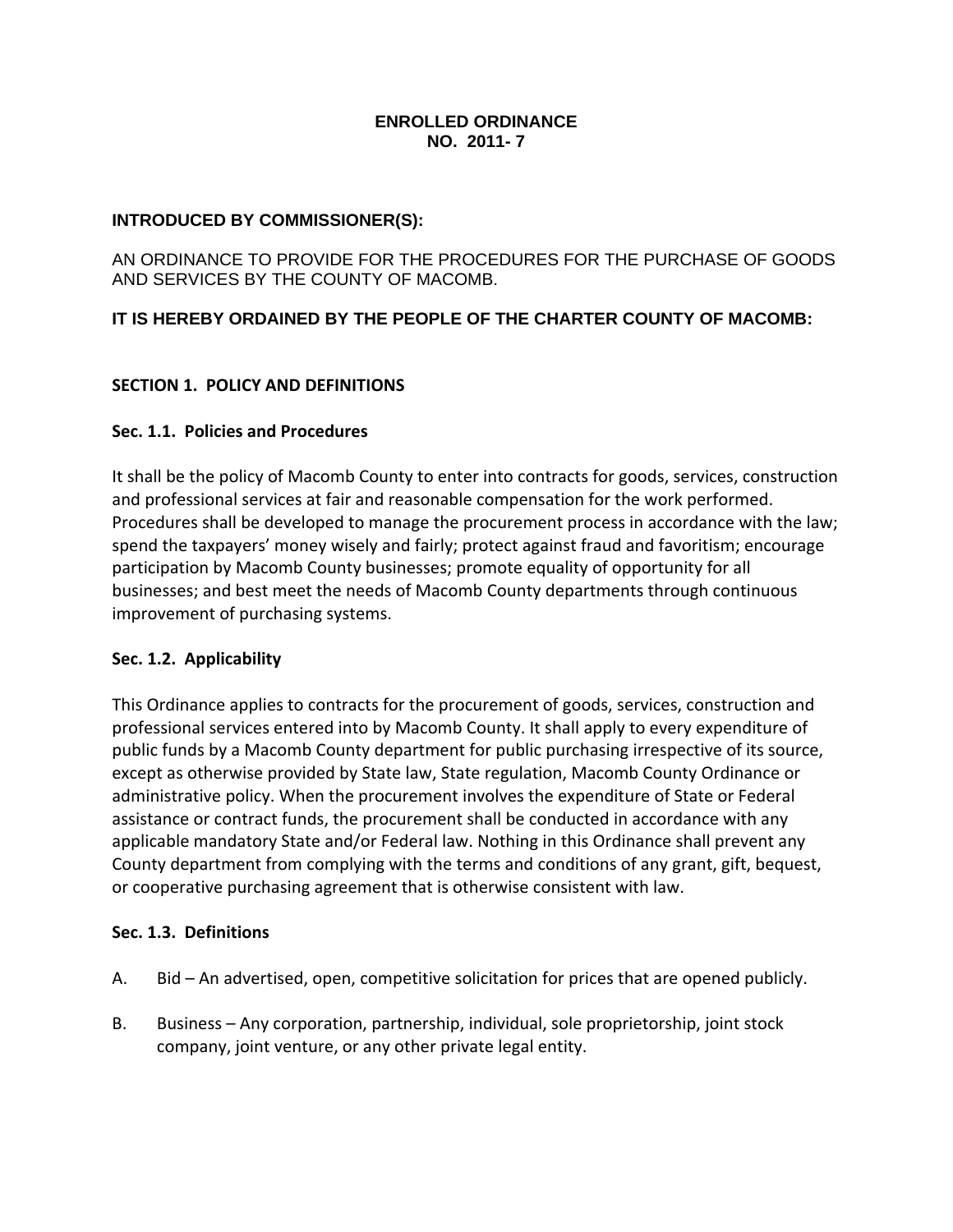- C. Change Order A signed written order directing the contractor to make changes according to the "Changes" clause of the contract authorizes the Purchasing Manager to order without the consent of the contractor.
- D. Confidential Information Any information which is available to an employee only because of the employee's status as an employee of the County and is not a matter of public knowledge or available to the public via request pursuant to the Freedom of Information Act.
- E. Construction The process of building, altering, renovating or demolishing any public structure or building, not including the routine operation, routine repair, or routine maintenance of existing structures, buildings, or real property.
- F. Contract All types of County agreements, regardless of what they may be called, for the procurement of good, services, construction or professional services.
- G. Contract Modification Any written alteration in specifications, delivery point, rate of delivery, period of performance, price, quantity, or other provisions of any contract accomplished by mutual action of the parties to the contract.
- H. Contractor Any person and/or their agent having a contract with the County.
- I. Cooperative Purchasing Procurement conducted by or on behalf of more than one public procurement unit.
- J. County‐based Enterprise A business is deemed to be a county‐based enterprise (CBE) if it satisfies all of the following criteria:
	- 1. Its headquarters is physically located within Macomb County, or it has been conducting business at a location with a permanent street address in the county on an ongoing basis for not less than one taxable year prior to its response to an invitation for bids.
	- 2. It has made payment of property taxes on real or personal property within the past year on property which is ordinarily needed to perform the proposed contract.
	- 3. At least 50 percent of its regular full-time employees are based at the county location to perform the proposed contract.
	- 4. It has been dealing for at least one year on a regular commercial basis in the kind of goods or service which is the subject of the bid or in a closely or logically allied product line.
- K. County Employee An individual, including an elected or appointed official, drawing a salary or wages from the County.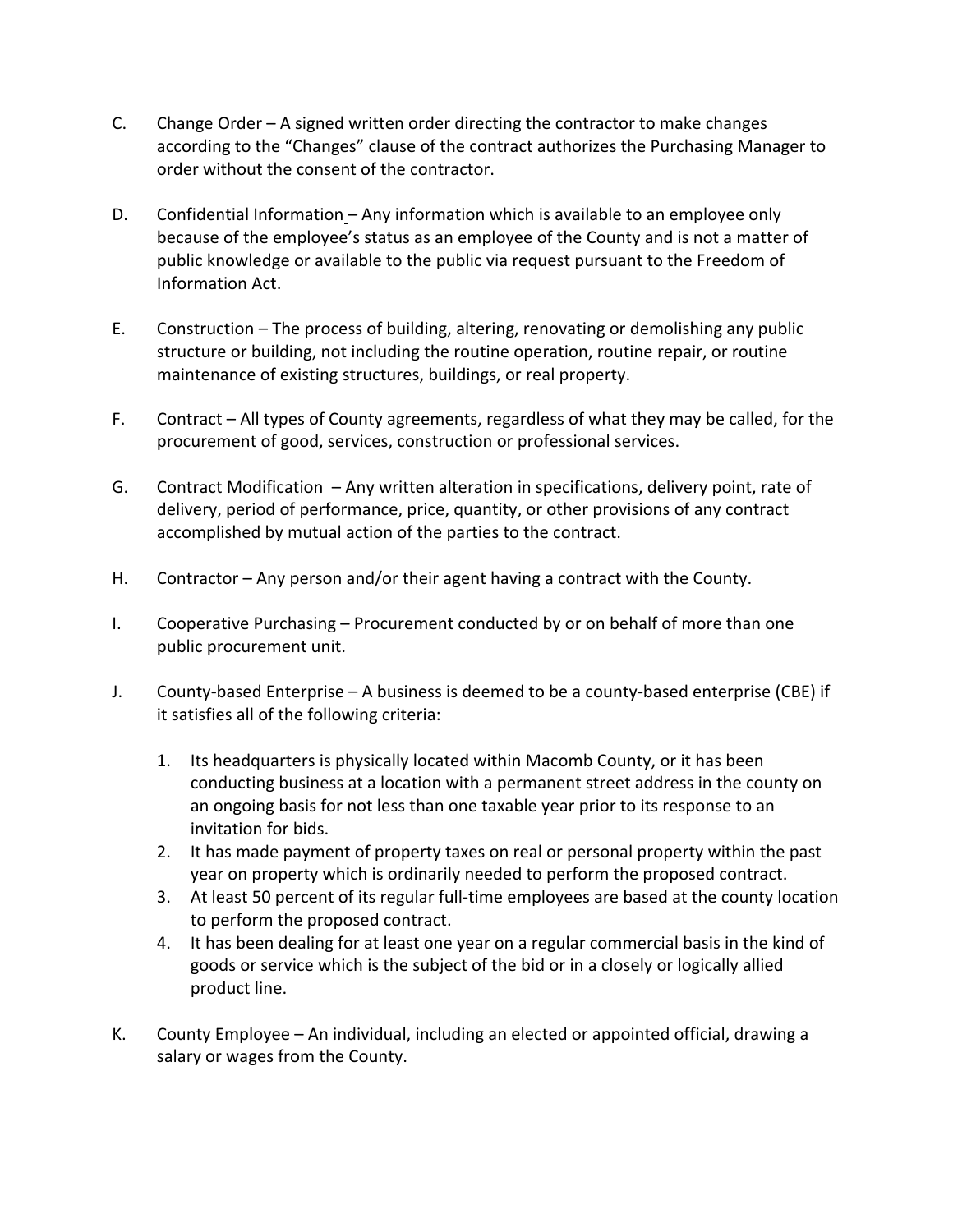- L. Department Any County department, office, board, commission, or other unit of county government requiring goods, services, construction or professional services procured pursuant to this Ordinance.
- M. Direct or Indirect Participation Involvement through decision, approval, disapproval, recommendation, preparation or any part of a purchase request, influencing the content of any specification or procurement standard, rendering of advice, investigation, auditing, or in any other advisory capacity.
- N. Finance Committee The Committee established by the Board of Commissioners to review and recommend appropriation budgets and expenditures of fund for all using agencies.
- O. Financial Interest
	- 1. Ownership of any interest or involvement in any relationship from which, or as a result of which, a person within the past year has received, or is presently or in the future entitled to receive, more than \$1000.00 per year, or its equivalent;
	- 2. Ownership of 5% (five percent) of any property or business; or
	- 3. Holding a position in a business such as officer, director, trustee, partner, employee, or the like, or holding any position of management.
- P. Gratuity A payment, loan, subscription, advance, deposit of money, service, or anything of more than nominal value, present or promised, unless consideration of substantially equal or greater value is received.
- Q. Immediate Family A spouse, child, stepchild, parent, parent‐in‐law, brother, sister, son‐ in‐law, daughter‐in‐law, brother‐in‐law, and sister‐in‐law.
- R. Invitation for Bids All documents (whether attached or incorporated by reference) utilized for soliciting sealed bids.
- S. Procurement The buying, purchasing, renting, leasing, or acquiring of any supplies, or services. It also includes all functions that pertain to the obtaining of any supply, service or construction, including description of requirements, selection, and solicitation of sources, preparation and award of contract, and all phases of contract administration.
- T. Professional Services Services which require a high degree of intellectual skill whereby the County's best interests are serviced by a unique combination of specialized knowledge, experience and expertise.
- U. Public Agency A public entity subject to or created by the County.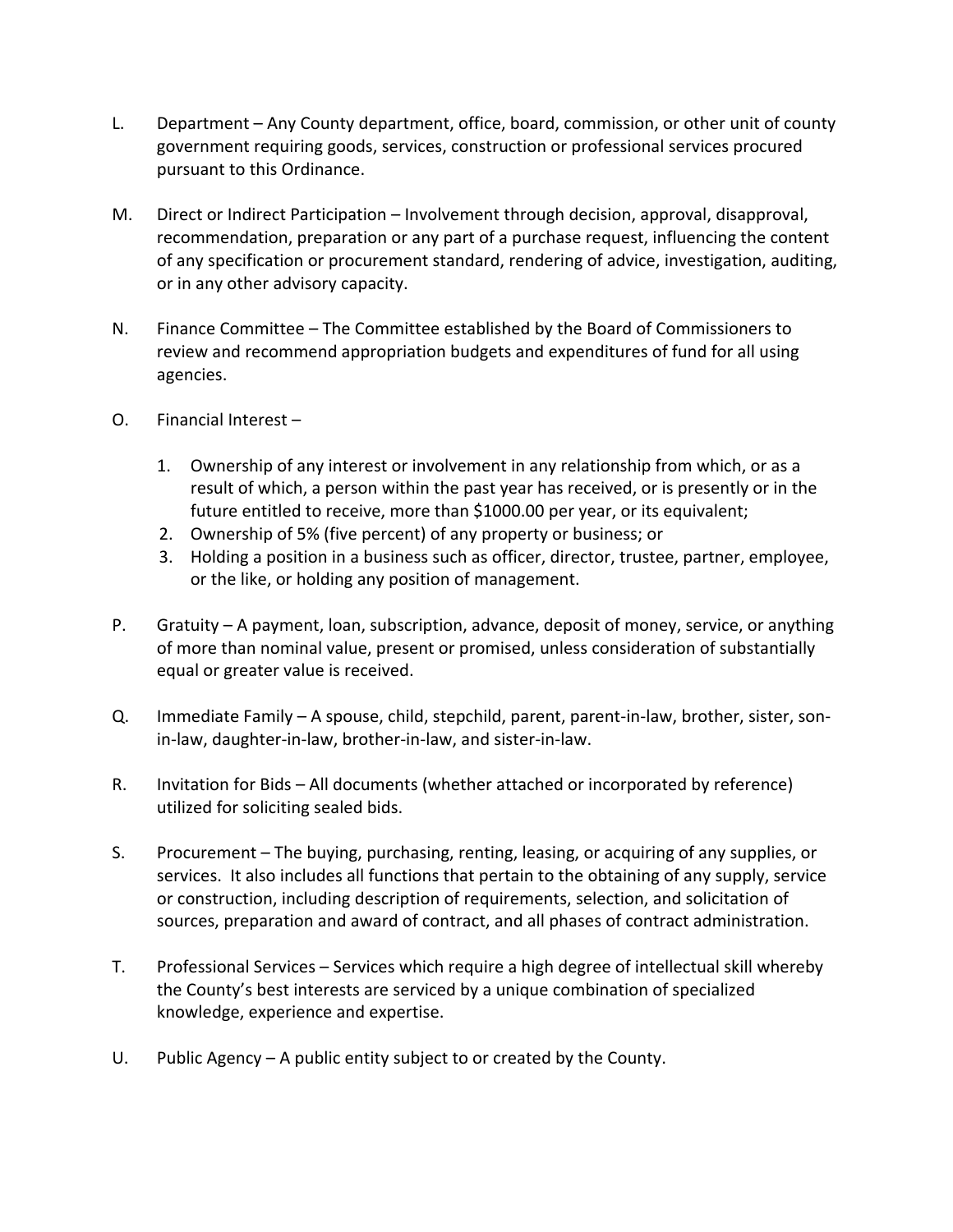- V. Public Servant ‐ An employee, county‐wide elected official, commissioner, or appointee of the County.
- W. Purchasing Manager Macomb County's principal purchasing official. The Purchasing Manager shall service as the central procurement officer of the County. The duties for the Purchasing Manager shall be exercised under the control, supervision, direction, and authority of the County Finance Director. With the approval of the Finance Director, the Purchasing Manager may delegate authority to purchase, if necessary, for the effective procurement of specific items.
- X. Relative ‐ persons related to the individual as father, mother, son, daughter, anyone over the age of 21 who resides with that person, brother, sister, uncle, aunt, great aunt, great uncle, first cousin, nephew, niece, husband, wife, grandfather, grandmother, grandson, granddaughter, father‐in‐law, mother‐in‐law, son‐in‐law, daughter‐in‐law, brother‐in‐law, sister‐in‐law, stepfather, stepmother, stepson, stepdaughter, stepbrother, stepsister, half brother, half sister, and including the father, mother, grandfather, or grandmother of an individual's spouse and the individual's fiancé or fiancée.
- Y. Request For Proposals (RFP) All documents (whether attached or incorporated by reference) utilized for soliciting proposals.
- Z. Responsible Bidder A person who has the capability in all respects to perform fully the contract requirements, which will assure good faith performance.
- AA. Responsive Bidder A person who has submitted a bid which conforms in all material respects to the requirements set forth in the invitation for bids.
- BB. Services The furnishing of time, labor, or effort by a contractor, not involving the delivery of a specific end product other than reports which are incidental to the required performance.

## **SECTION 2. PURCHASING MANAGER**

## **Sec. 2.1. Authority and Duties**

A. **Principal Purchasing Official**. The Purchasing Manager shall serve as the principal public purchasing official for the County and shall be responsible for the procurement of goods, services, construction and professional services in accordance with this Ordinance, as well as the management and disposal of surplus property.

B. **Duties. In accordance with this Ordinance, and subject to the supervision of the County Executive and the Finance Department Director, the Purchasing Manager shall:**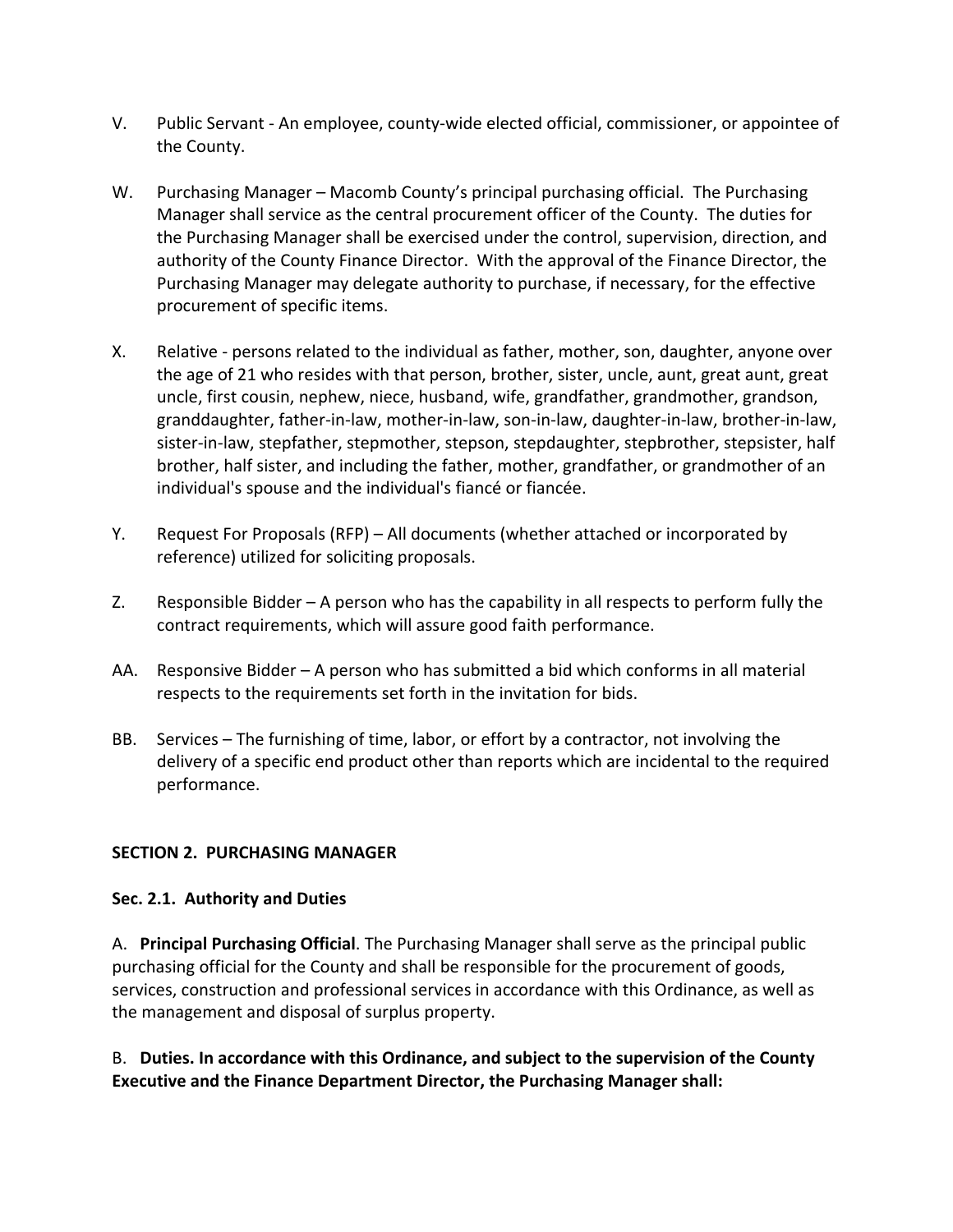- 1. Supervise the procurement of supplies and services needed by the County
- 2. Sell, trade, transfer, or otherwise dispose of surplus County property;
- 3. Establish and maintain programs for specifications development, contract administration, inspection and acceptance, in cooperation with the agencies using the goods, services, construction and professional services;
- 4. Exercise general supervision over inventories of goods belonging to the County;
- 5. Establish procedures for contract management including the monitoring of compliance and payments.

C. **Purchasing Regulations and Operational Procedures.** Consistent with this Ordinance, and with the approval of the County Executive and Finance Committee, the Purchasing Manager may adopt operational procedures relating to the execution of his/her duties.

D. **Allocation of the Proceeds from Sale of Disposal of Surplus Goods.** The Purchasing Manager shall allocate net proceeds from the sale, lease, or disposal of surplus goods back to the appropriate fund.

E. **Purchasing Determinations.** The Purchasing Manager shall work cooperatively with departments in making determinations relative to the purchase of goods, services, construction and professional services.

# **SECTION 3 ‐ REQUISITION PROCESS**

The purchasing process is instituted in all cases by the requesting department. Each department of the County shall supply the Purchasing Manager with a requisition through the computerized system. The Purchase Requisition includes such data as specifications, recommended vendor, and other details including budget and account information, and must be approved by the department head or authorized departmental representative through the on‐line approval method. The requisition is sent electronically to the Purchasing Manager. The Purchasing Manager then distributes the work by commodity code responsibility to the appropriate buyer.

## **SECTION 4 – COMPETITIVE BIDDING AND PROPOSALS**

## **Sec. 4.1. General**

An openly publicized competitive process for the procurement of goods, services, construction and professional services is the most effective means of determining the lowest cost from a responsible source and shall be utilized whenever possible. Purchases of goods, services and construction in excess of \$ 20,000 or where multiple purchases within a year are likely to exceed \$20,000 shall be subject to competitive sealed bidding. For Professional Services Contracts refer to Section 5.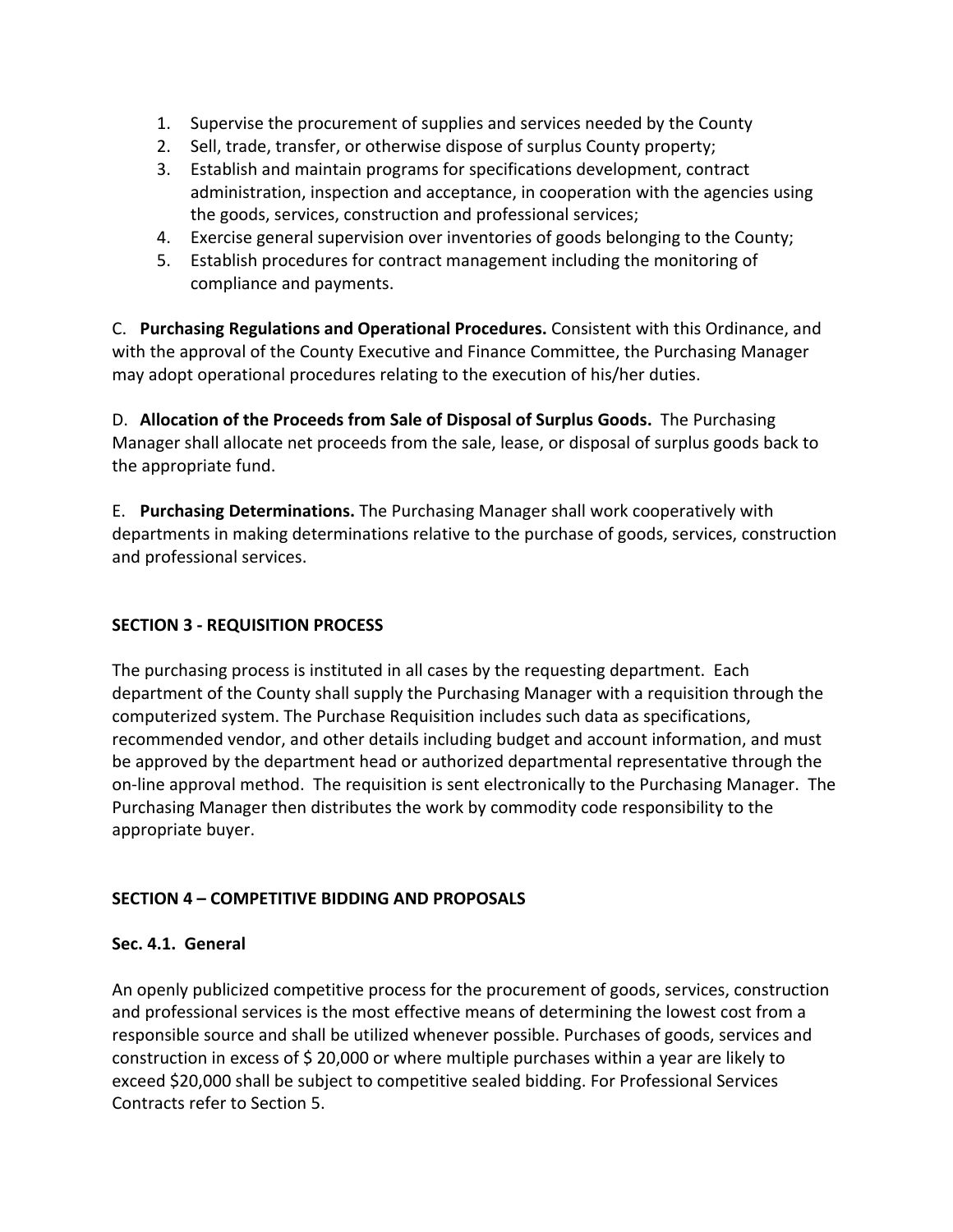A. **Source Selection and Contract Formation**. All County contracts shall be awarded on a competitive bid basis or proposal basis. The various categories of competitive bids are listed below:

- Informal Bids
- Sealed Bids
- Multi‐Step Sealed Bids
- Small Purchases
- Request for Proposal
- Sole Source Procurement
- Cooperative Purchasing
- Emergency Procurement

The conditions for the use of each bid process will be determined by the Purchasing Manager and the dollar expenditure limits as adopted by the Macomb County Board of Commissioners.

B. **Methods Utilized by Macomb County.** The County shall utilize the following methods for the procurement of services and supplies.

1. **Informal Bids.** Informal bids are used for expenditures of \$5,000 to \$20,000. Competitive quotes are secured through formal quotations generated within the Purchasing Division. Three bids or more are typically requested. These bids contain standard terminology and specify a date by which they must be returned.

2. **Sealed Bids.** Sealed bids are used for expenditures of \$20,000 and above. These bids contain standard terminology and performance specifications as well as date and time due. All bids must be received by the due date and time specified in order to be considered. Receipt of sealed bids by facsimile is not allowed by Macomb County.

3. **Multi‐Step Sealed Bids.** When it is considered impractical to initially prepare a purchase description to support an award based on price, an "Invitation for Bids" may be issued requesting the submission of unpriced offers to be followed by an invitation for bid limited to those bidders whose offers have determined to be technically acceptable under the criteria set forth in the first solicitation.

4. **Request for Proposal.** This type of bid is normally used to secure outside services or a combination of services and/or products. A request for proposal normally describes a problem or specific need. This procurement method is more flexible and accommodates vendors wishing to submit a custom proposal where ingenuity or creative solutions can be submitted to solve a problem in a more cost-effective manner.

5. **Sole Source Procurement.** A contract may be awarded without competition upon the written recommendation of the Purchasing Manager and the approval of the Finance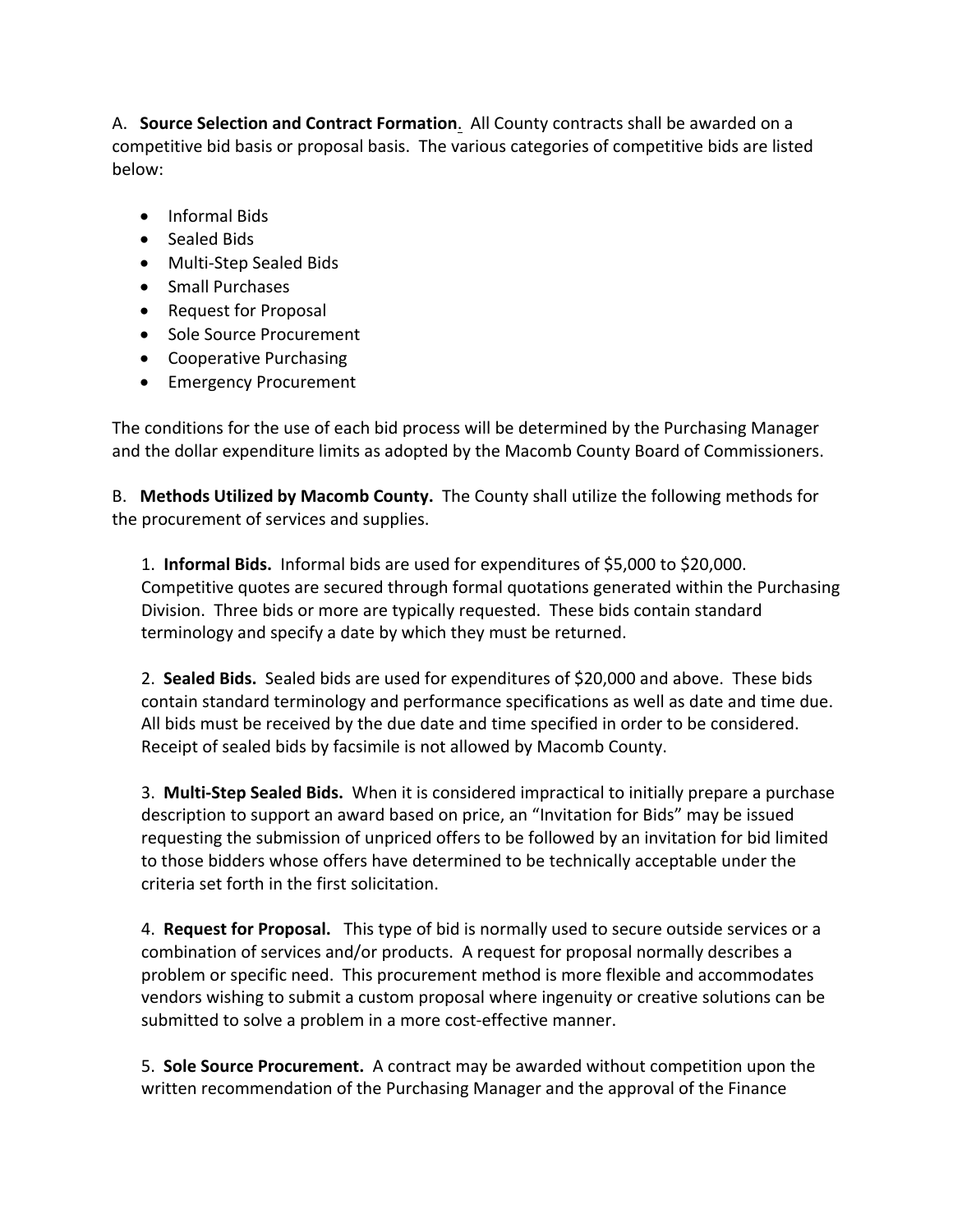Director and Chair of the Board of Commissioners if, after conducting a good faith review of available sources, it is determined that there is only one source for the required supply or service item. Under this method, pricing must be established under government contract or negotiated. With this type of purchase more documentation is required and must be filed with each purchase order including the specific reasons for the designation as a sole source item and how the pricing was determined.

6. **Cooperative Purchasing**. This method of purchasing may be used in cooperation with political subdivisions to procure items off cooperatively bid state, local and Federal contracts. Under this method the bid limits follow those outlined above for formal and sealed bid procurements. Cooperative contracts can also be issued as joint efforts between political subdivisions and Macomb County. This method should incorporate each individual political subdivision's procurement policies and procedures.

7. **Emergency Purchases.** The Purchasing Manager may make or authorize others to make emergency procurements of supplies or services when there exists a threat to public health, welfare or safety. In each instance as much competition as is practical under the circumstances shall be factored into the decision of award. Written documentation specifying the nature of the emergency must be included in the contract file and approved by the Finance Director on a retrospective basis.

C. **Made in Macomb County, Michigan, and/or USA.** When the County makes a purchase, preference shall be given to products manufactured **or services based** first in Macomb County, then in Michigan and then in the United States when they are available at comparable prices and are of equal, superior, or similar quality.

## **Sec. 4.2 Procedures for Competitive Bidding**

A. **Vendors Bid and Qualification Listings**. All vendors interested in providing goods or services to the County must register their business on the Purchasing System Website currently in use by the County. Vendors may access the Purchasing System Website through the County's website**.** All current bidding documents shall be posted at the Purchasing System Website. Vendors shall comply with the personal disclosure requirements as set forth in the Macomb County Ethics Ordinance.

B. **Invitation for Bids.** An invitation for bids shall be issued and shall include specifications and all contractual terms and conditions applicable to the procurement.

C. **Public Notice.** Adequate public notice of the invitation for bids shall be given a reasonable time, not less than twelve (12) calendar days prior to the date of the opening of bids. Such notice shall be posted to the MITN website. The public notice shall state the place, date, and time of bid opening.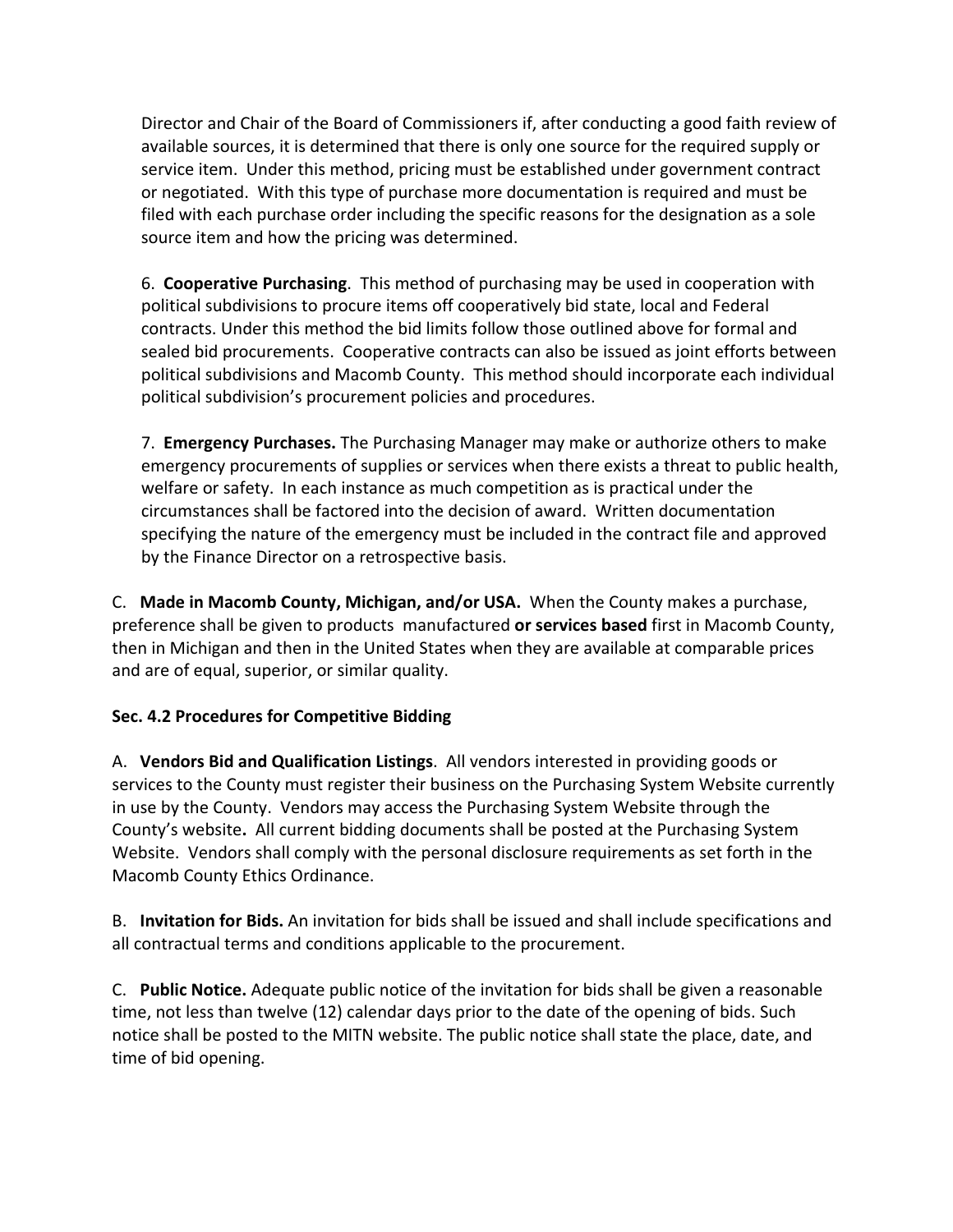D. **Standard Clauses and Their Modification.** The Purchasing Manager, after consultation with Corporation Counsel **and Risk Management**, may establish standard contract clauses for use in County contracts. These clauses may include equal protection and non‐discrimination compliance, labor harmony and living wage provisions.

E. **Bid and Performance Bonds on Goods or Service Contracts.** Bid and performance bonds or other security may be requested for supply contracts as the Purchasing Manager deems necessary to protect the County's interests. Any such bonding requirements shall be set forth in the solicitation. Bid or performance bonds shall not be used as a substitute for a determination of a bidder's responsibility. The limits for bonds are 5% covered either by a 5% bid bond or certified check for 5% of the contract and 100% for a performance bond. Bid bonds will be held by the Purchasing Manager until an award decision is made. Upon final award, all other bid deposits shall be returned. If a vendor fails to submit a bid bond with their bid, the bid will be rejected.

When a construction contract is awarded in excess of \$20,000, the following bonds or security shall be delivered to the County and shall become binding on the parties upon the execution of the contract:

(a) a performance bond satisfactory to the County, executed by a surety company authorized to do business in the State, or otherwise security in a manner satisfactory to the County, in an amount equal to one‐hundred percent (100%) of the price specified in the contract; and

(b) a payment bond satisfactory to the County, executed by a surety company authorized to do business in the State or otherwise secured in a manner satisfactory to the County, for the protection of all persons supplying labor or material to the contractor or its subcontractors for the performance of the work provided for in the contract. The bond shall be in an amount equal to one hundred percent (100%) of the price specified in the contract.

F. **Insurance Requirements on Goods or Service Contracts.** The Purchasing Manager shall determine, in consultation with the Risk Manager, whether insurance coverage by the contractor shall be required, and, if so, the types and amounts of coverage that shall be required. The contractor shall have the County named as an additional insured as its interest may appear and furnish the Purchasing Manager with satisfactory evidence of the insurance.

G. **Cancellation or Rejection of Invitations for Bids or Requests.** An invitation for bids, a request for proposals, or other solicitation may be canceled, or any or all bids or proposals may be rejected in whole or in part as may be specified in the solicitation, when it is for good cause and in the best interests of the County. Each solicitation issued by the County shall state that the solicitation may be canceled by the Purchasing Manager and that any bid or proposal may be rejected in whole or in part for good cause when in the best interests of the County. The reasons shall be made part of the contract file and shall be provided upon request to unsuccessful bidders.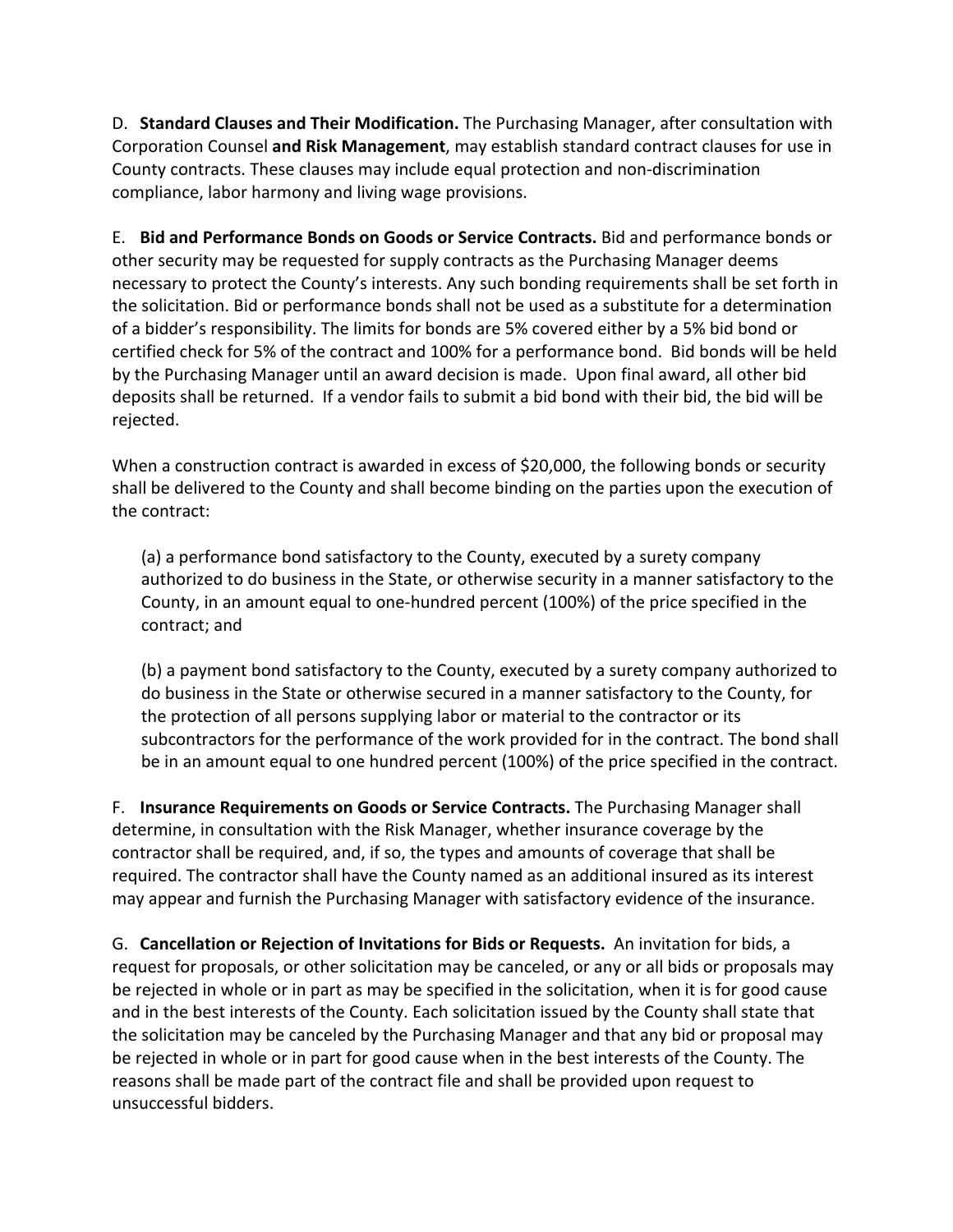H. **Sealed Bids Opening.** All sealed bids shall be opened publicly by a Purchasing Division representative in the presence of one or more witnesses at the time and place designated in the bid invitation. Information as deemed appropriate will be read by the Purchasing Division representative including the name of each bidder, the amount of each bid and relevant information pertinent to the award. Bids shall be unconditionally accepted without alteration or correction.

I. **Addendums to Sealed Bids.** After solicitation has been made to vendors it may become necessary in certain instances to issue addendums amending the specifications, or extending the bid due date. If the Purchasing Manager or requisitioning department deems it necessary to make changes to the specifications, such changes will be posted to the Purchasing System website. Clarifications, modifications, or amendments may be made to any bidding document and will appear on the Purchasing System website. It is the responsibility of the bidder to check the website for additional postings. This procedure ensures that the process stays intact and is completed by the deadline or opening of the sealed bid. Sealed bids received by the County prior to the issuance of an extension or addendum shall be returned to the vendor along with the amended bid specification and due date.

J. **Correction or Withdrawal of Bids.** The correction or withdrawal of a bid may be done by the vendor prior to the bid opening. This correction or withdrawal because of a mistake can be either in written form, delivered via the U.S. Postal Service or other carrier, or can be faxed or emailed to the Purchasing Department prior to the bid deadline. After the bid opening no changes in the bid prices or provisions shall be permitted. In lieu of correcting the bid, a bidder alleging a material mistake is permitted to withdraw his bid if the mistake is clearly evident or the bidder submits evidence that clearly demonstrates that a mistake was made. All decisions to permit the correction or withdrawal of bids are to be supported by a written determination to be made by the Purchasing Manager and approved by the Finance Director.

K. **Bid Evaluation.** Bids shall be evaluated based on the requirements set forth in the invitation for bid, which may include criteria to determine acceptability such as inspection, testing of quality, workmanship, delivery and suitability for a particular purpose. The "Invitation for Bids" shall establish the evaluation criteria to be used which may include such factors as discounts, transportation costs, total life cycle costs, and/or value analysis. Criteria that is not requested in the bid or intentionally left out may not be used in the award evaluation. The responsibility and responsiveness of the bidder will also be a factor. A responsible bidder is a bidder whose reputation, past performance, and financial capabilities are such that the bidder would be judged by the appropriate authority to be capable of satisfying the County's needs for a specific contract. A responsive bidder is a bidder whose bid does not vary from the specifications and the terms set in the proposal.

L. **Determination of Non‐responsibility of Bidder**. Failure to perform, or unsatisfactory performance, on one or more County contracts within a 2 year period shall be cause for the Purchasing Manager to determine non‐responsibility. The unreasonable failure of a bidder to promptly supply information or samples in connection with an inquiry with respect to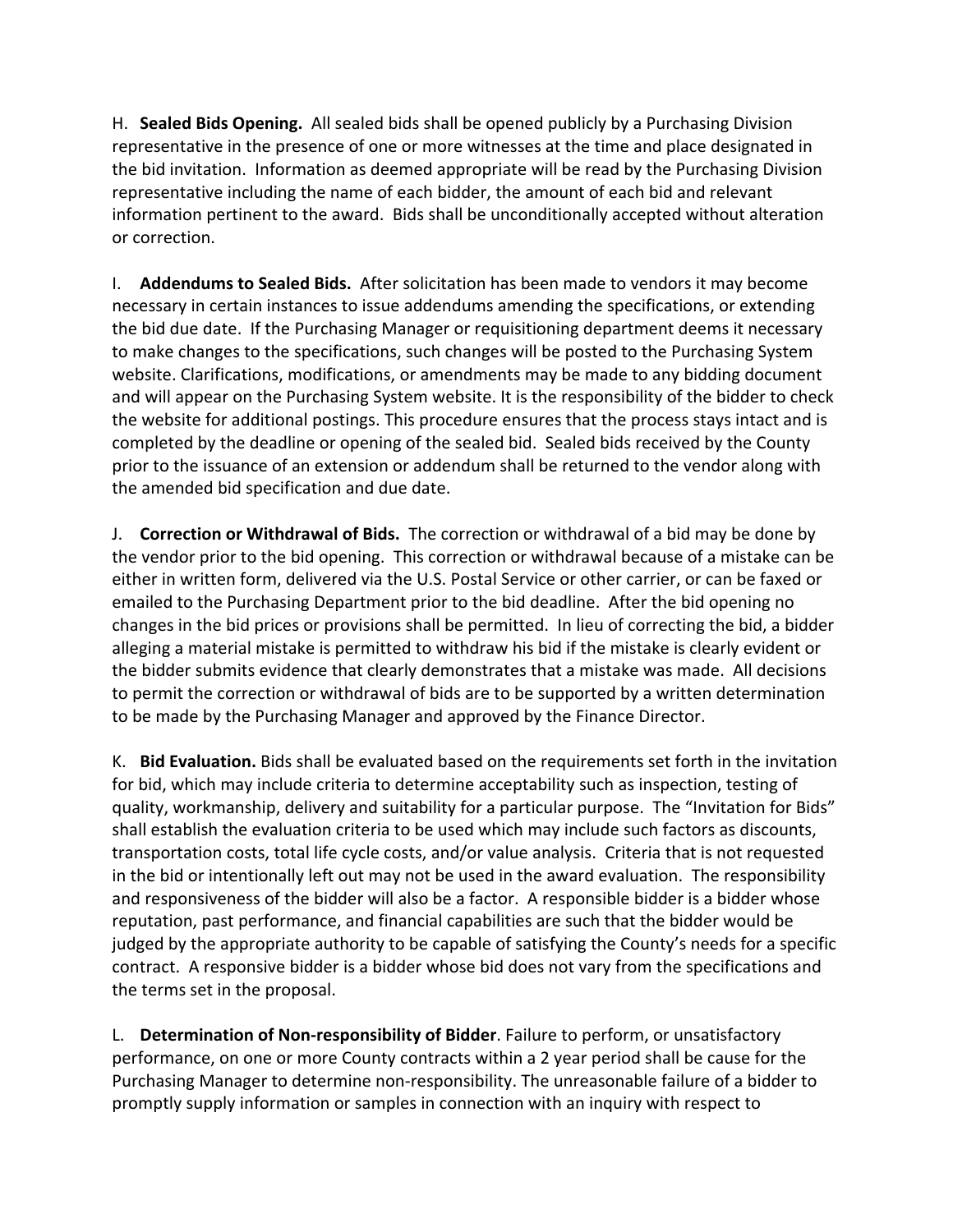responsibility, or unacceptable performance on prior contracts, may be grounds for a determination of non‐responsibility with respect to such bidder. If a bidder who otherwise would have been awarded a contract is found non‐responsible, a written determination of non‐ responsibility, setting forth the basis of the finding, shall be prepared by the Purchasing Manager. A copy of the determination shall be sent promptly to the non-responsible bidder.

M. County‐Based Enterprise. An equalization percentage credit from the equalization allowance table will be applied to the bid of any county‐based enterprise. This credit will be subtracted from the bid of the county-based enterprise. In comparing bids, the bid of the county‐based enterprise after subtraction of the credit shall be considered the official bid. However, if the county‐based enterprise is awarded the contract, the bid without the equalization percentage credit shall be the contract price.

| <b>Contract Amount</b>      | <b>Equalization Percentage</b> |
|-----------------------------|--------------------------------|
| Up to \$50,000.00           |                                |
| \$50,001.00 to \$200,000.00 |                                |
| \$200,001.00 and over       |                                |

1. No business shall receive these credits unless they have been certified by the Purchasing Manager.

2. Any business who claims entitlement to any equalization credit shall agree to make the records necessary to establish eligibility to the County.

3. After apply any equalization credits as provided above, the contract shall be awarded to the lowest responsible bidder thus evaluated.

N. **Award.** The contract shall be awarded by appropriate written notice to the lowest responsive and responsible bidder whose bid best meets the requirements and criteria set forth in the invitation for bids*,* if the bid is within the amount of funds appropriated.

The Standing Committee in charge of the department and the Finance Committee shall submit their recommendation on the award of a contract by resolution to the County Board for its consideration at its next meeting.

O. **Public Right‐to‐Know.** Not less than once each calendar month, the Office of County Executive shall deliver to the Commission a list of all contracts of goods and services signed or entered into during the previous thirty (30) days, with sufficient detail as required by the Commission for verification of the line item authorization and to provide feasible, accessible, and economical public access to that expenditure information. This information shall be made available to the public on the county's website for the duration of said contracts.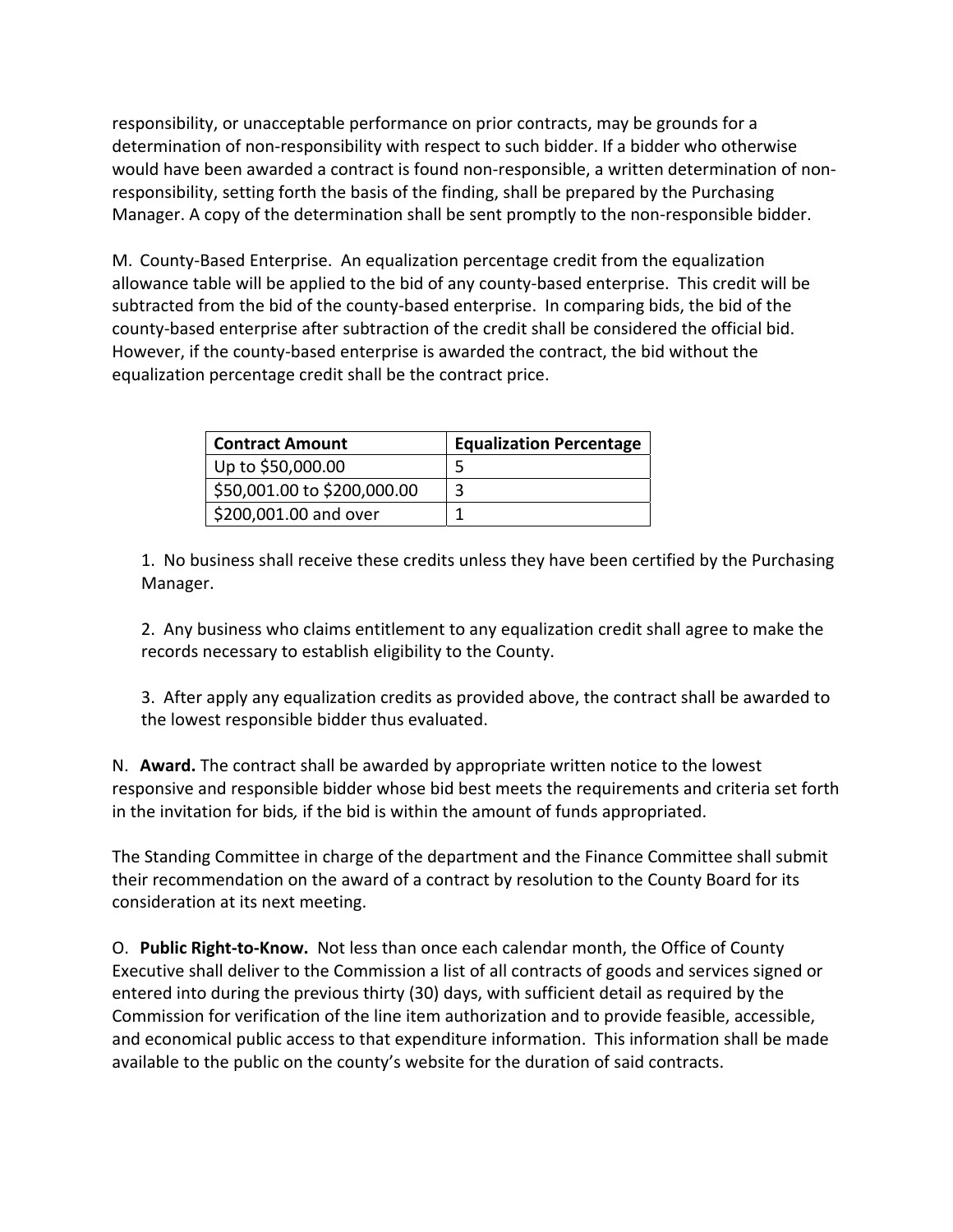# **SECTION 5 – PURCHASES EXEMPT FROM COMPETITIVE SEALED PROPOSALS; EMERGENCIES AND SMALL PURCHASES**

## **Sec. 5.1. Purchases Exempt from Competitive Sealed Proposals**

When a department head conducts a good faith review of available sources and determines that the contract by its very nature is not suitable to competitive bids or proposals, the department head shall forward an Exempt request to the Purchasing Manager. The Purchasing Manager will review and approve all Exempt requests and give retrospective notice to the Chair of the Board of Commissioners. The Purchasing Manager may consult with ad hoc groups of county staff in making the determination with regard to a particular procurement. If the Purchasing Manager reviews and approves the department head's recommendation that the procurement is exempt from competitive bids or proposals, the department is not required to employ the competitive proposal or bidding process to enter into a contract**.** Examples of contracts which may not be suitable for competitive bids or proposals are:

- 1. There is only one source for the required goods, service, or construction item.
- 2. There exists a long standing, successful relationship for professional services, and the
- knowledge gained through this relationship adds value integral to the services provided.
- 3. A sole supplier's item is needed for trial use or testing.
- 4. Purchases of used equipment.
- 5. Purchases at auctions.

## **Sec. 5.2 Emergency Procurement**

A threat to public health, welfare, or safety, or to prevent or minimize serious disruption of government services, shall be considered an "emergency." Notwithstanding any other provisions of this Ordinance, the Purchasing Manager may make or authorize others to make emergency procurement of goods, services, or construction items. Emergency procurements shall be made with such competition as is practicable under the circumstances. A written determination of the basis for the emergency and for the selection of the particular contractor shall be certified by the using department head or other department head as may be appropriate, shall be forwarded to the Purchasing Manager, and included in the contract file. A confirming Resolution, along with the written determination, shall be submitted to the County Board for all emergency procurements of \$20,000 or more.

# **SECTION 6. SMALL PURCHASES**

## **Sec. 6.1 Small Purchase Procurement**

For non‐contract purchases, competitive quotations for purchases up to \$5,000 are encouraged by the Department Head or their designee to determine the source that is in the County's best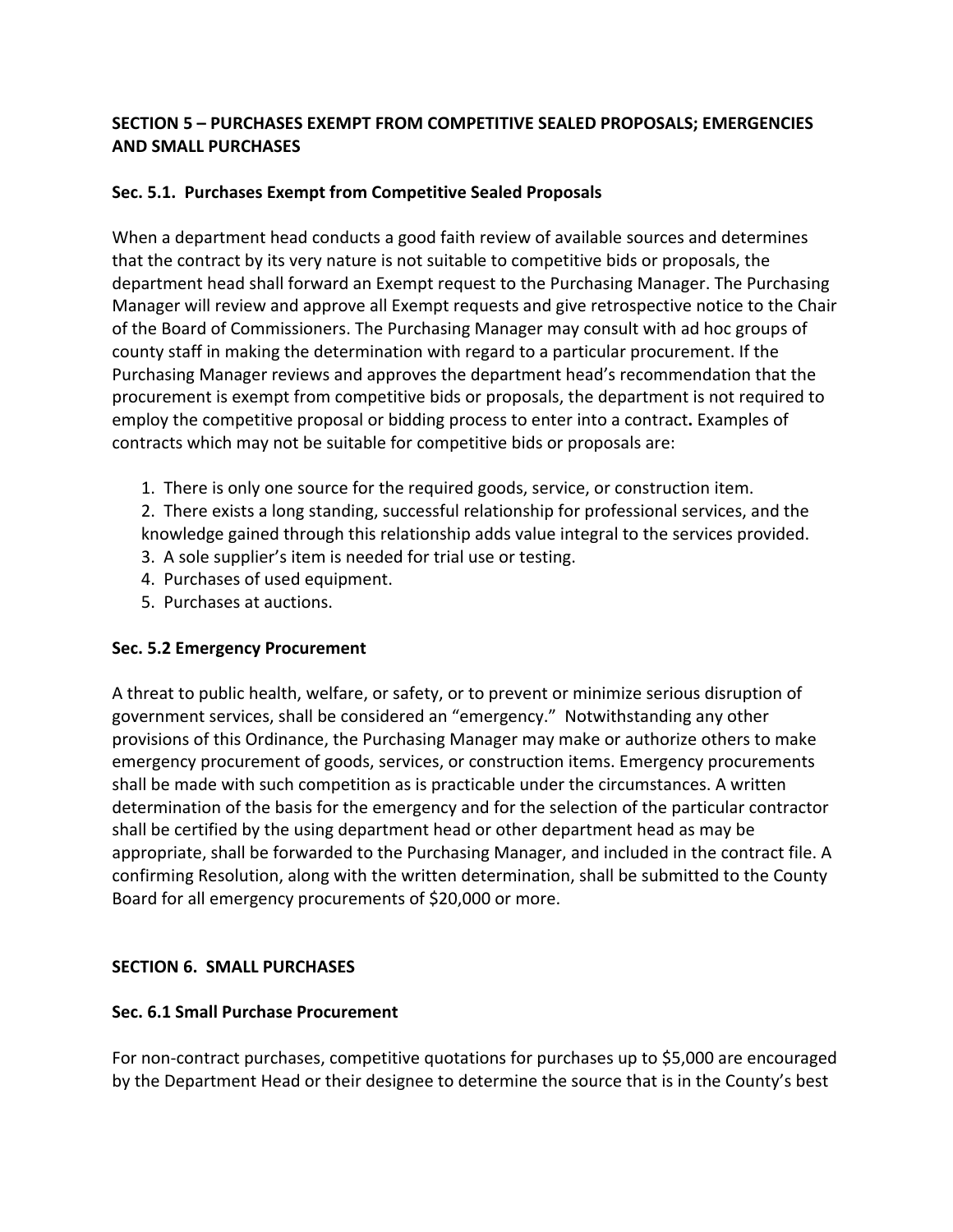interests. The Purchasing Manager shall document quotations from at least three vendors whenever feasible.

# **Sec. 6.2. Small Purchase Procedures**

A. **Solicitation Factors**. Three quotations shall be received whenever possible prior to the contract. Circumstances may exist where the Purchasing Manager determines that it is not feasible to secure three quotations. In other situations, the Purchasing Manager may determine that it is in the best interests of the County to consider only one supplier who has previous expertise relative to a procurement. Whenever the Purchasing Manager determines that it is not feasible, or is not in the County's best interests to satisfy the minimum quotation requirements of this section, the reason for this determination shall be indicated in writing and retained in the contract file. A copy shall also be forwarded to the Chair of the Board of Commissioners. The Purchasing Manager shall conduct negotiations, as appropriate, as to price, delivery and terms.

B. **Evaluation Factors.** Evaluation factors which may justify an award to a vendor who has not provided the lowest quotation include, but are not limited to, delivery requirements, quantity requirements, quality, and past vendor performance. Whenever the Purchasing Agent or the agents' designee determines that it is in the County's best interests to award a small purchase contract to a vendor who did not submit the lowest quote, the reason for this determination shall be indicated in writing and retained in the contract file. A copy shall also be forwarded to the Chair of the Board of Commissioners.

# **SECTION 7– PROFESSIONAL SERVICES**

## **Sec. 7.1. General**

When procuring professional services, the user department requiring such services may procure them through the Purchasing Department in accordance with the selection procedure specified in this section.

## **Sec. 7.2 Statement of Qualifications**

Persons engaged in providing professional services shall submit a statement of qualifications and expressions of interest in providing such professional services. The using agency procuring such professional services may specify a uniform format for the statement of qualifications.

## **Sec. 7.3 Request for Proposals**

Requests for proposals shall be sent to qualified people showing an interest in providing the services required and they shall describe the services requested, list the types of information and data required of each bidder and state the relative importance of particular qualifications.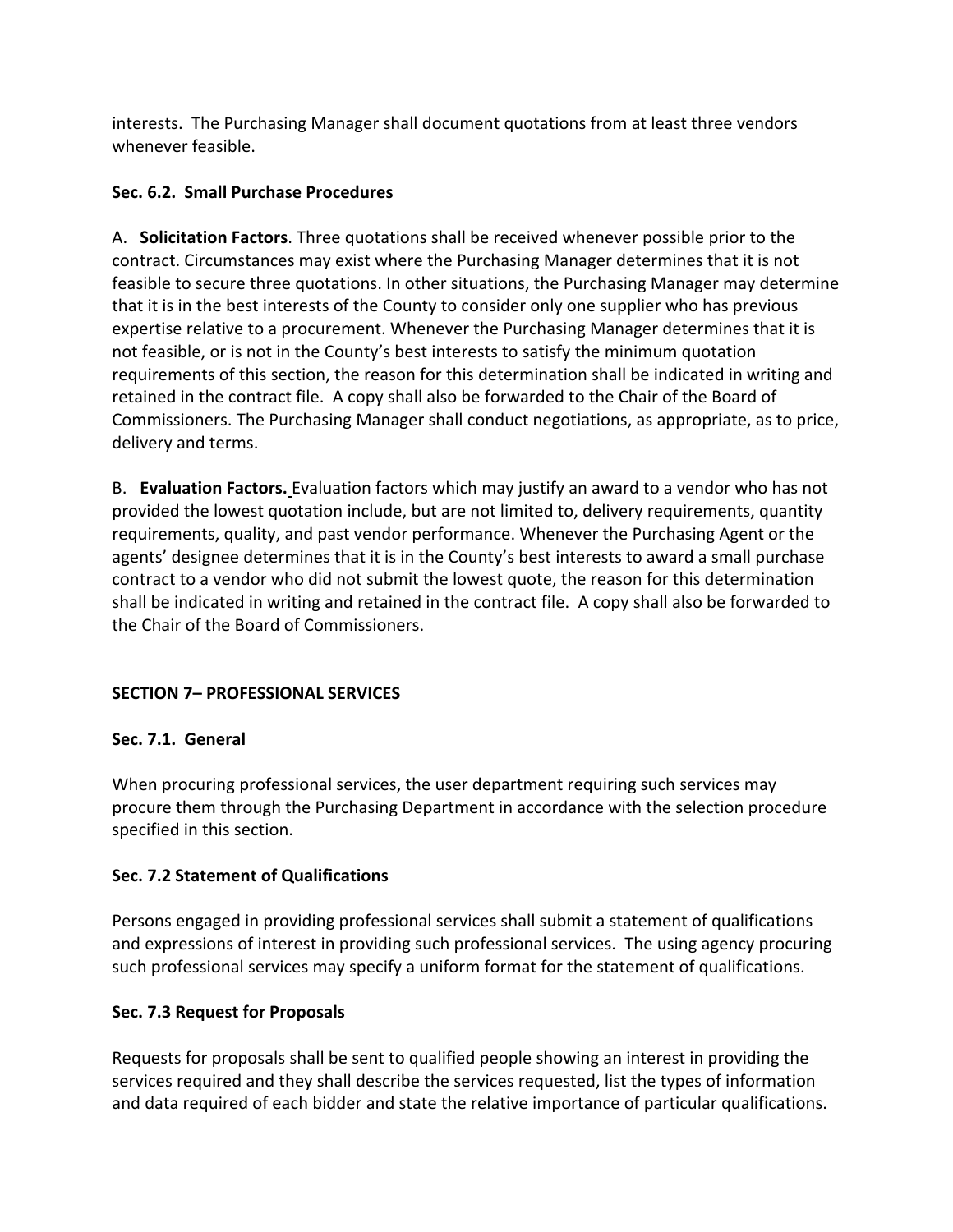The award criteria should be documented by the head of the using department procuring the required professional services or the Purchasing Manager. The evaluation and selections process shall be conducted by a committee composed of the using department director, Finance Director, Chair of the Board of Commissioners, Corporation Counsel, or their designees. Should either Corporation Counsel or the Finance Department be the using department, the Risk Manager shall be added to the evaluation and selection committee.

# **SECTION 8 ‐ COOPERATIVE PURCHASING**

# **Sec. 8.1. Cooperative Purchasing Authorized**

Subject to applicable state law, Macomb County may participate in, sponsor, conduct, or administer a cooperative purchasing agreement for the procurement of goods, services, construction, or professional services with one or more public procurement units in accordance with an agreement entered into between the participants. Such cooperative purchasing may include, but is not limited to, joint or multi‐party contracts between public procurement units and open‐ended state public procurement unit contracts, which are made available to other public procurement units.

## **Sec. 8.2. Sale, Acquisition, or Use of Goods**

Macomb County may sell to, acquire from, or use any goods belonging to another public procurement unit independent of the requirements stated herein.

## **Sec. 8.3. Cooperative Use of Goods and Services**

Macomb County may enter into an agreement independent of the requirements stated in this ordinance with any other public procurement unit for the cooperative use of goods or services under the terms agreed upon between the parties.

## **Sec. 8.4. Joint Use of Facilities**

Macomb County may enter into agreements for the common use or lease of warehousing facilities, capital equipment, and other facilities with another public procurement unit under the terms agreed upon between the parties.

## **SECTION 9 – CONTRACT CHANGES**

## **Sec. 9.1. Change Orders and Contract Modifications**

When the total of change orders, contract modifications or price adjustments on any contract approved by Resolution of the County Board exceeds ten percent (10%) of the original contract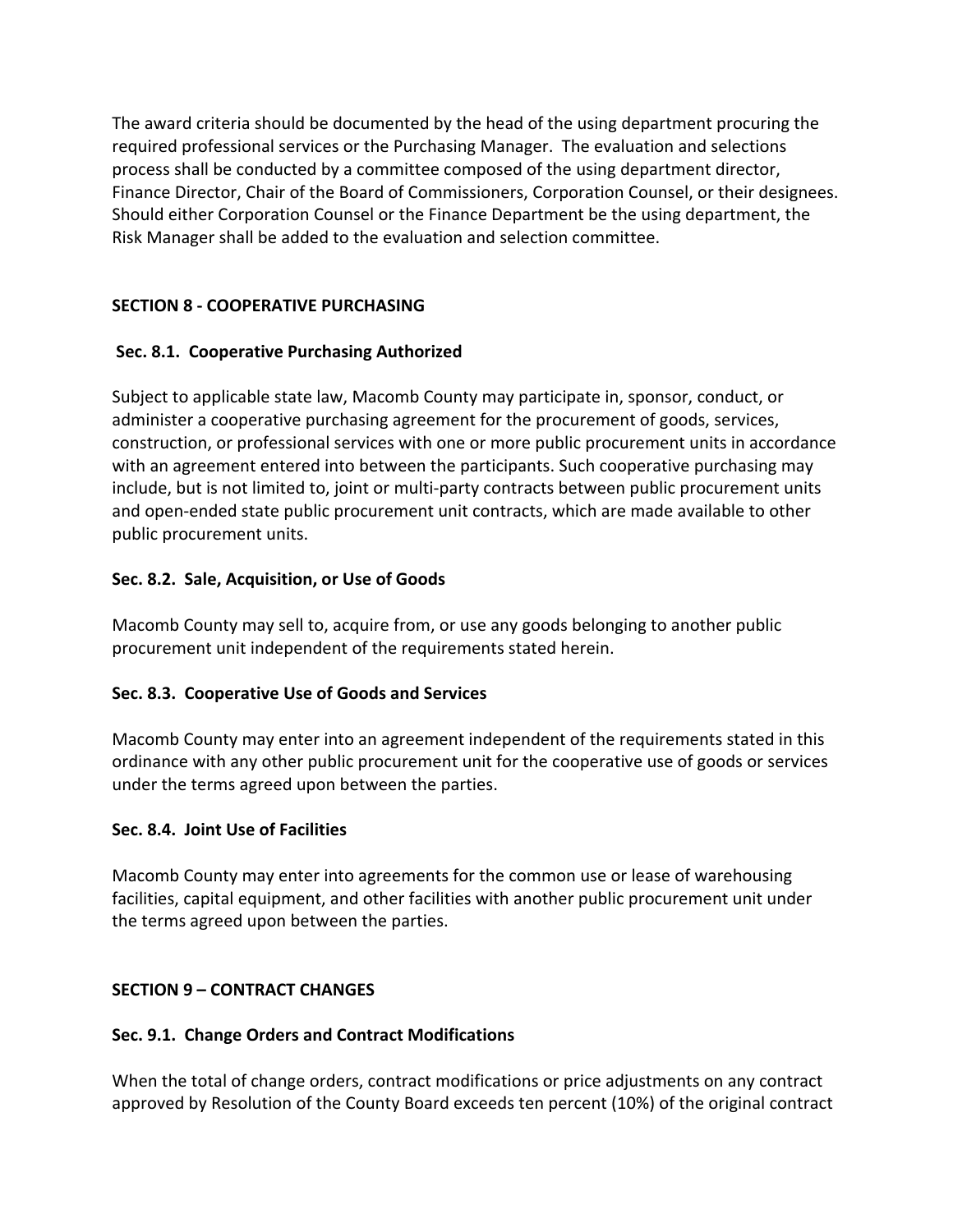amount, approval of the Standing Committee in charge of the using department and the Finance Committee is required.

The Purchasing Manager is authorized to sign all change orders. Additionally, the Director of the Department of Roads is authorized to sign change orders for projects relating to planning, design, construction and maintenance of highways, bridges, and culverts. The Public Works Commissioner is authorized to sign change orders relating to planning, design, construction and maintenance of water and sewer projects. The Facilities & Operations Director is authorized to sign change orders relating to planning and design and such other projects the Director is assigned by the County Executive to administer.

## **SECTION 10 – ETHICS POLICY**

# **Sec. 10.1. Statement of Ethical Policy**

Public employment is a public trust. Proper conduct by Macomb County officers and employees inspires confidence in the work of Macomb County. County officers and employees involved directly or indirectly in Macomb County's various procurement activities have a responsibility to perform their duties in a manner that will insure the integrity of Macomb County's purchasing transactions.

## **Sec. 10.2 General Ethical Standards**

A. It shall be unethical for individuals and organizations to use their positions to manipulate Macomb County's Purchasing Ordinance, policies and procedures for personal gain or profit.

B. It shall be unethical for an individual to attempt to influence any involved individual or organization to violate the ethical standards for Macomb County Purchasing activities.

C. Individuals involved in Macomb County's Purchasing activities shall conduct their activities in good faith and shall use the resources, property and funds under their control wisely and in accordance with ethical standards and legal requirements.

D. All county public servants shall, at all times, comply with any and all rules and regulations enacted by the County as defined in the Macomb County Ethics Ordinance. With respect to any provisions of this paragraph which overlap and/or conflict with the Ethics Ordinance the stricter of the two provisions shall govern.

E. Individuals involved in Macomb County's Purchasing activities shall conduct their activities to avoid the appearance of attempting to influence others or of being influenced by others to violate the ethical and legal standards for Macomb County's Purchasing standards.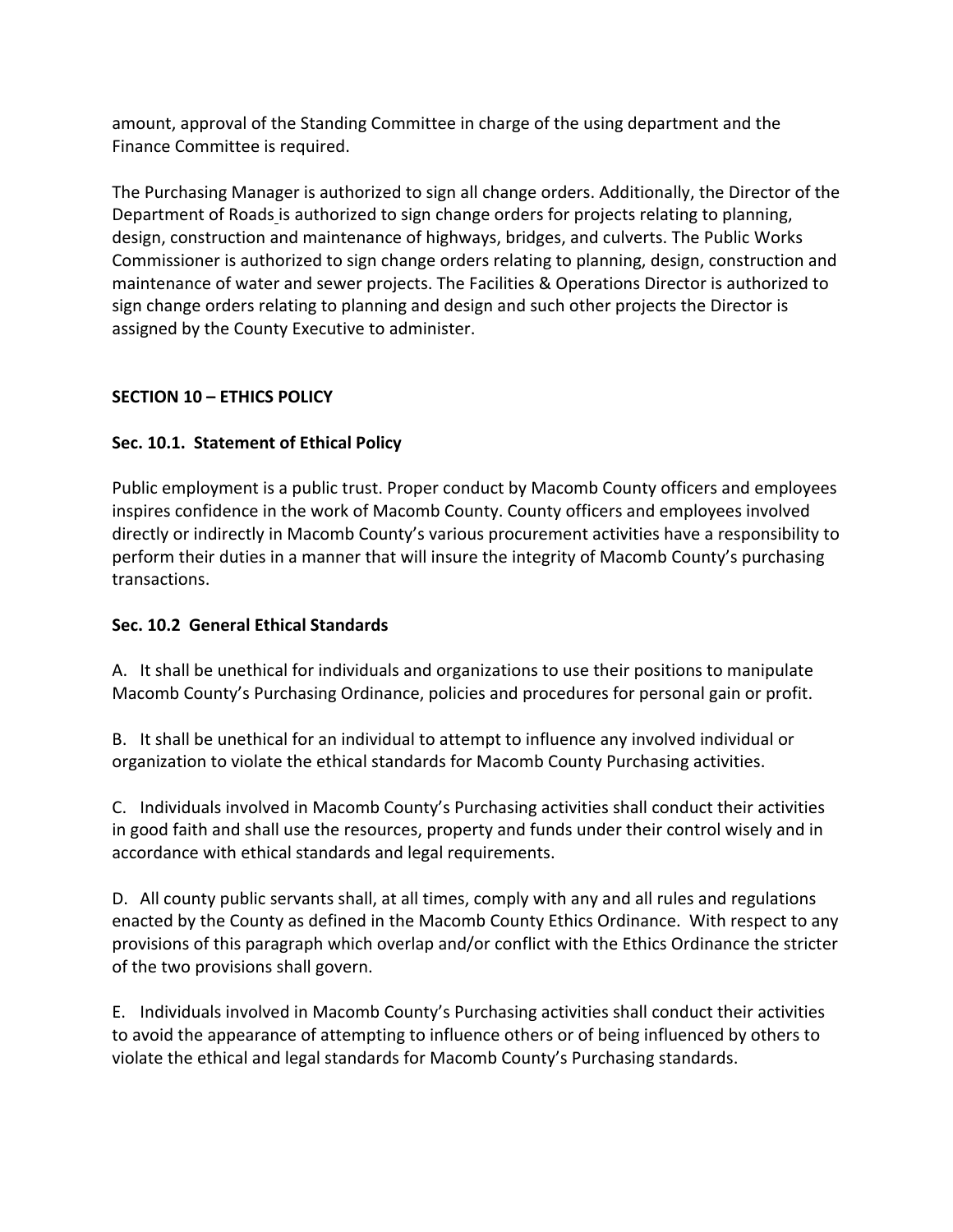## **Sec. 10.3. Employee Conflict of Interest/Bias**

A. Public servants shall not participate directly or indirectly or influence or attempt to influence any procurement, contract, purchase, order or invoice decision when the county employee knows or has reason to know that:

(a) the public servant's or any relative of the public servant has a financial interest related to the procurement, contract, purchase order or invoice, decision or activity; or

(b) the public servant or a relative of the public servant is negotiating for or already has an arrangement concerning employment with an individual or organization involved in the procurement, decision or activity.

B. Public servants who discover an actual or potential conflict of interest, relative to a procurement, contract, purchase order, or invoice decision shall immediately disclose said conflict and file a written statement of disqualification with the Purchasing Agent and the Board of Ethics and shall withdraw from further participation in the transaction.

C. The Board of Ethics may grant a waiver from the public servant conflict of interest provision upon making a written determination that:

- 1. the financial interest of the public servant has been publicly disclosed;
- 2. the public servant will be able to perform his/her procurement functions without actual or apparent bias or favoritism; and
- 3. the award will be in the best interests of the County.

D. Individuals shall not engage in unlawful discrimination or prejudice based on race, religion, national origin, language, gender, political affiliation, disability, or age when involved in a procurement, contract, purchase order or invoice decision.

## **Sec. 10.4. Gifts or Financial Gain**

Individuals involved either directly or indirectly in the procurement process and members of their immediate family are prohibited from the following activities:

A. accepting financial gratuities, gifts, offers of employment, expense paid trips, private vacations, or other special financial treatment and favors from any person or organization in connection with any direct or indirect involvement in a procurement activity or decision.

B. participating in or allowing situations in which any form of payment, gratuity or offer of employment is made by or on behalf of any contractor or subcontractor in an effort to influence the award of a contract with Macomb County.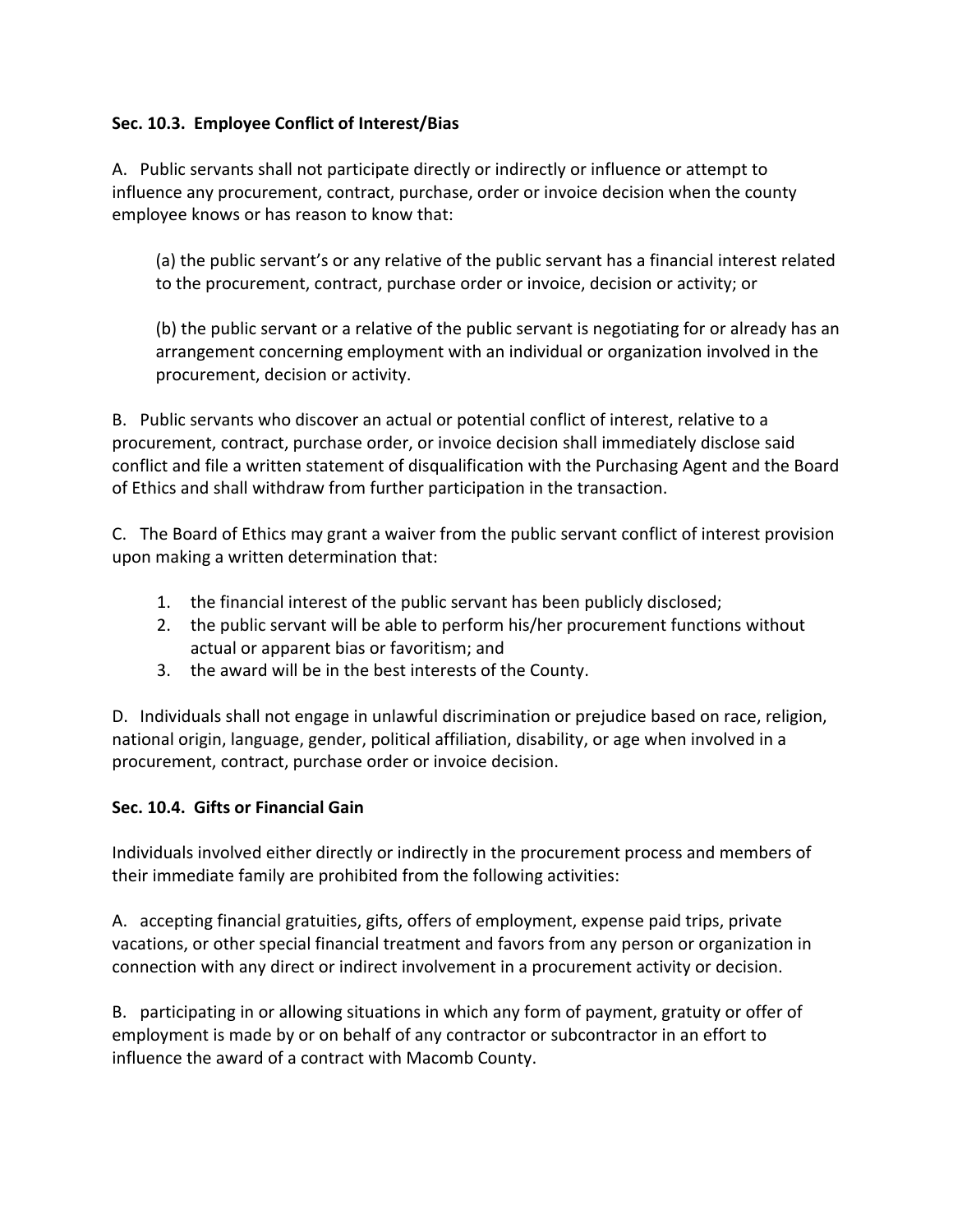C. accepting a commission, percentage, brokerage or contingent fee in exchange for assisting individuals or organizations to secure a Macomb County contract, purchase or invoice.

Individuals involved either directly or indirectly in the procurement process are NOT prohibited from the following activities:

A. accepting food or refreshment not exceeding \$75 per person on a single calendar day in the course of conducting business with an individual or organization with whom Macomb County is involved in business activities, provided the food or refreshment is (i) consumed on the premise from which it was purchased or prepared or (ii) if it is catered. For the purposes of this Section, "catered" means food or refreshments that are purchased ready to consume which are delivered by any means.

B. (2) accepting only nominal gifts similar to advertising samples, from an individual or organization with whom Macomb County is involved in procurement activities.

# **Sec. 10.5. Confidentiality**

A. Individuals are prohibited from using confidential or proprietary information received in the course of their jobs to give any other individual or organization unfair advantage in Macomb County's procurement process.

B. Individuals are prohibited from using confidential information received in the course of their procurement‐related duties for personal gain, including but not limited to, financial gain.

C. Individuals have a duty to protect confidential information, gained through procurement activities, from being disclosed to other parties.

## **Sec. 10.6. Duty to Report**

A. An employee shall immediately report to the Board of Ethics and either his or her supervisor or department head any attempt by any other individual or organization to induce him or her to violate any of the ethical principles and guidelines in this Article.

B. A non-employee shall immediately report to the Purchasing Agent and the Board of Ethics any attempt by any other individual or organization to induce him or her to violate any of the ethical principles and guidelines in this Article.

## **Sec. 10.7. Sanctions**

A. An employee who violates the ethical principles and guidelines of this Article may be subject to discipline up to and including the termination of employment or to sanctions under the Macomb County Ethics Ordinance.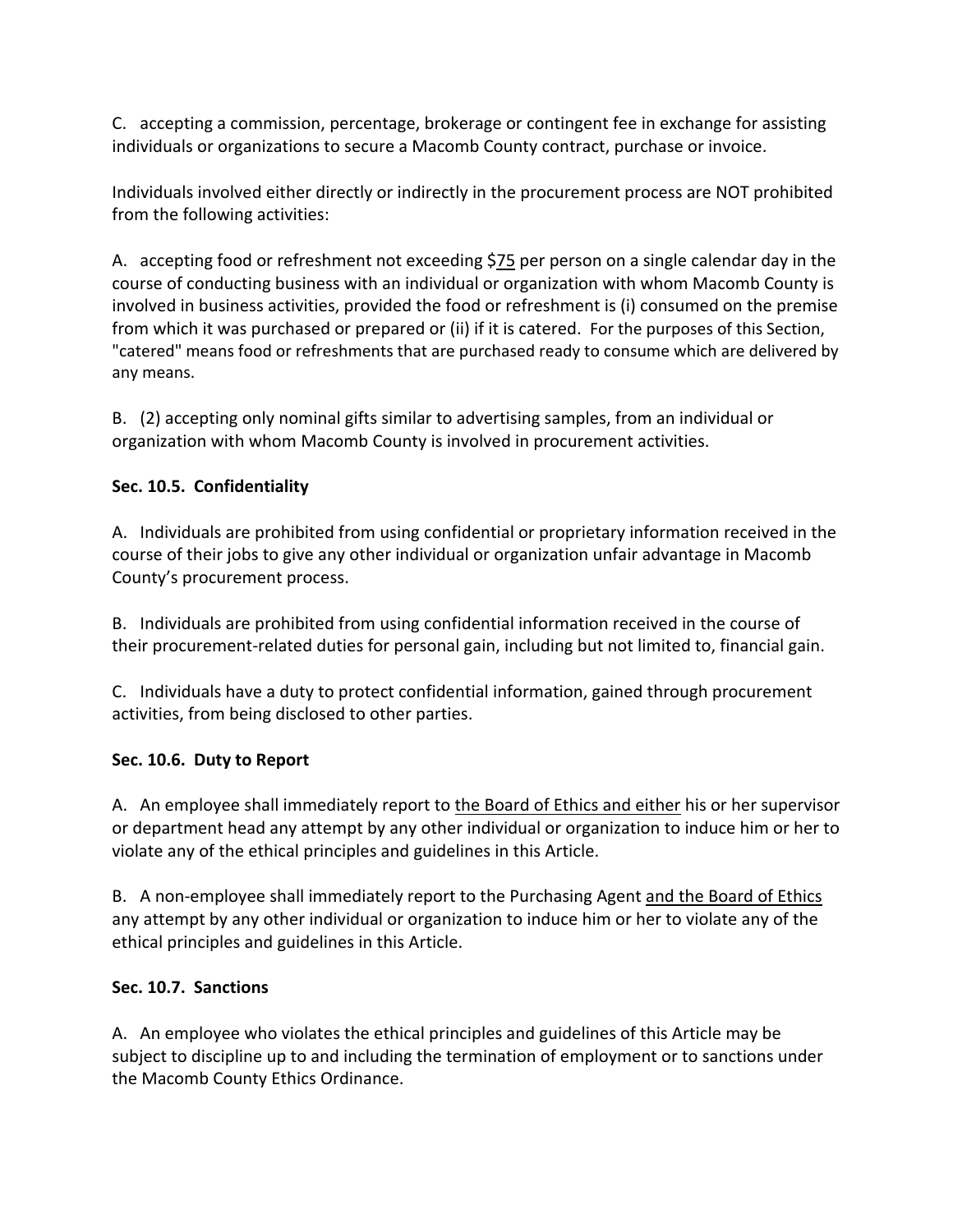B. A non-employee, non-officer who violates the Ethical Principles and Guidelines is subject to the applicable law and the following penalties as determined by the Finance Committee after consulting with the Purchasing Agent;

- 1. written warning or reprimand;
- 2. termination of contract;
- 3. determination as a non‐responsible contract bidder;
- 4. recovery by Macomb County of the value of anything given or received in violation of any provision of law, the Home Rule Charter of Macomb County, the Ethics Ordinance and this Article, including, but not limited to, monetary gifts, gratuities and kickbacks.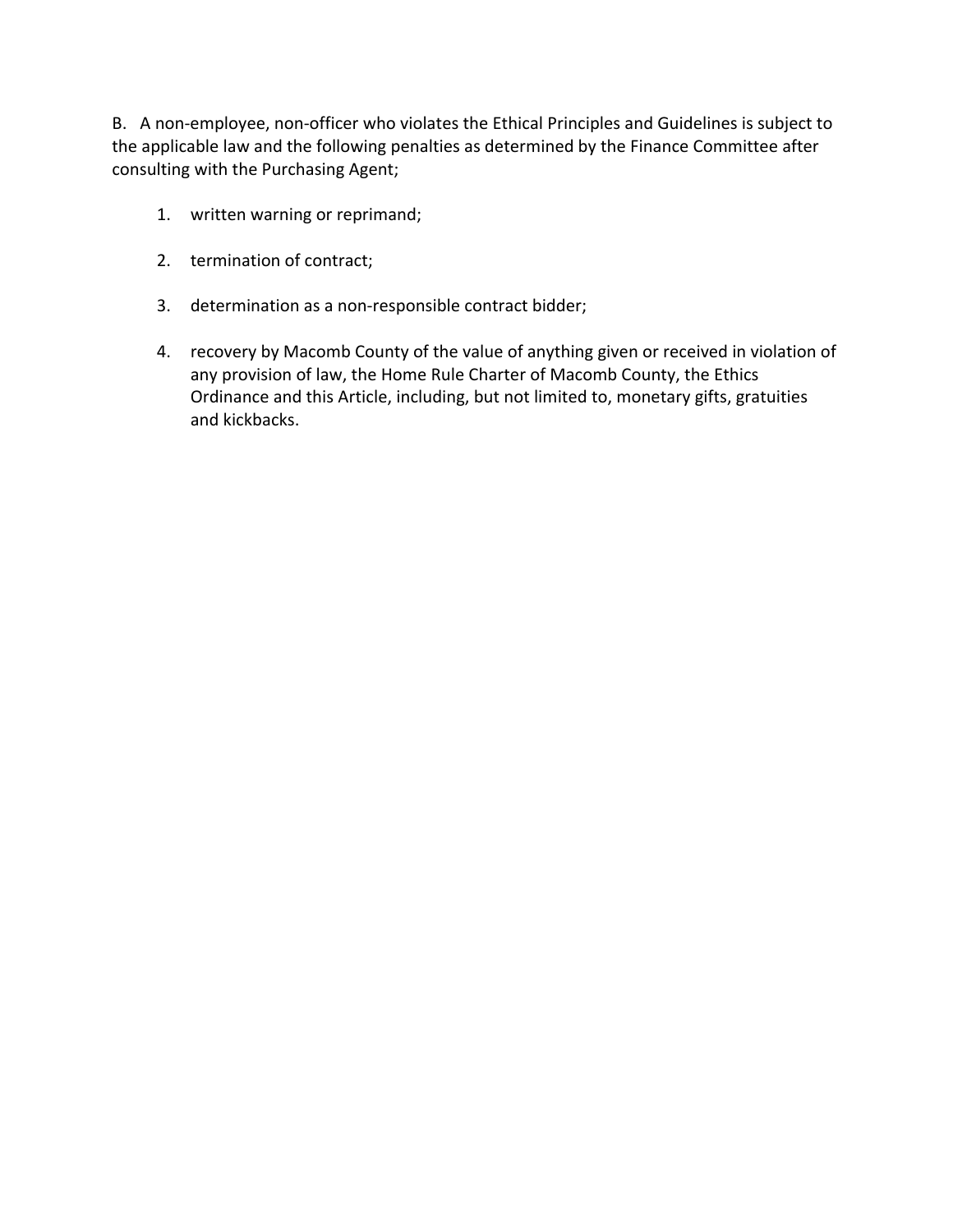**December 6, 2011** 

## **TO: BOARD OF COMMISSIONERS**

**FROM: KATHY TOCCO, CHAIR BOARD OPERATIONS COMMITTEE** 

#### **RE: RECOMMENDATION FROM BOARD OPERATIONS COMMITTEE MEETING OF DECEMBER 6, 2011**

At a meeting of the Board Operations Committee, held Tuesday, December 6, 2011, the following recommendation was made and is being forwarded to the Full Board for approval:

#### **1. COMMITTEE RECOMMENDATION – MOTION (SEE ATTACHED)**

A MOTION WAS MADE BY DiMARIA, SUPPORTED BY FRASCHETTI, TO RECOMMEND THAT THE BOARD OF COMMISSIONERS APPROVE THE FOLLOWING APPOINTMENTS:

REAPPOINTMENTS OF THOMAS LANDA, MARTIN SMITH, ROBERT SOULLIERRE, TED WAHBY, JERRY DANCEY, RICHARD IVES AND VINCENT VIVIANO TO THE MACOMB COUNTY BUILDING AUTHORITY FOR TWO-YEAR TERMS BEGINNING 1-1-12 THROUGH 12-31-13 AND

APPOINTMENT OF COMMISSIONER DON BROWN TO THE HOSPITAL FINANCE AUTHORITY BOARD FOR A FOUR-YEAR TERM BEGINNING 1-1-12 THROUGH 12-31-16.

FURTHER, A COPY OF THIS BOARD OF COMMISSIONERS' ACTION IS DIRECTED TO BE DELIVERED FORTHWITH TO THE OFFICE OF THE COUNTY EXECUTIVE. **THE MOTION CARRIED.** 

**A MOTION TO ADOPT THE COMMITTEE REPORT WAS MADE BY CHAIR TOCCO, SUPPORTED BY VICE-CHAIR CARABELLI.**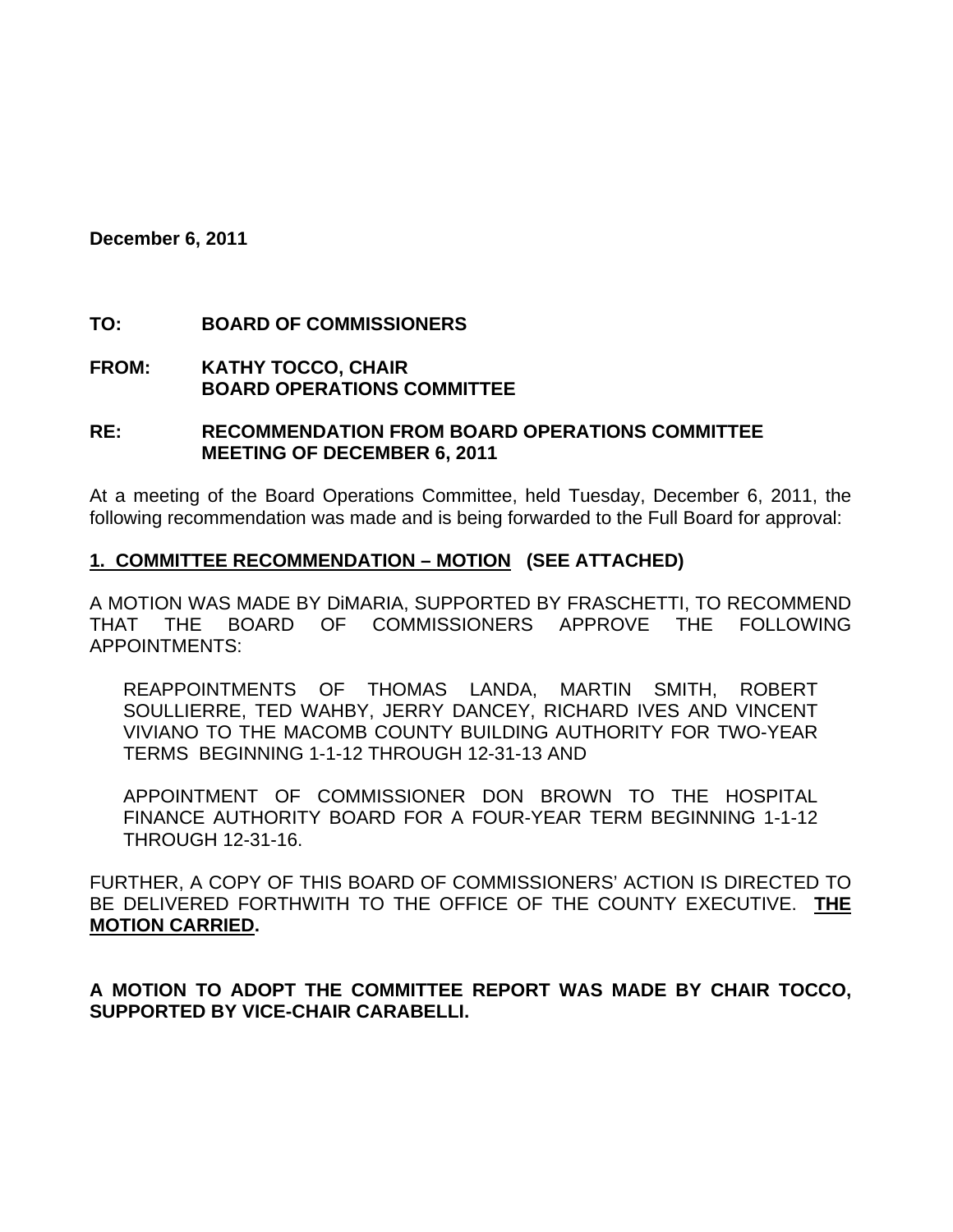# **RESOLUTION NO. \_\_\_\_\_\_\_\_\_\_\_\_\_ FULL BOARD MEETING DATE:\_\_\_\_\_\_\_\_\_\_\_\_\_\_\_\_\_\_**

#### **AGENDA ITEM:\_\_\_\_\_\_\_\_\_\_\_\_\_\_\_\_\_\_\_\_\_\_\_\_\_\_\_\_\_\_**

## **MACOMB COUNTY, MICHIGAN**

**RESOLUTION TO** concur in the recommendation of the Board Chair and approve the reappointments of Thomas Landa, Martin Smith, Robert Soullierre, Ted Wahby, Jerry Dancey, Richard Ives and Vincent Viviano to the Macomb County Building Authority for two-year terms beginning 1-1-12 through 12-31-13

**INTRODUCED BY**: Kathy Tocco, Chair, Board Operations Committee

#### **COMMITTEE/MEETING DATE**

 $\overline{a}$ 

 Board Operations 12-06-11 Full Board 12-15-11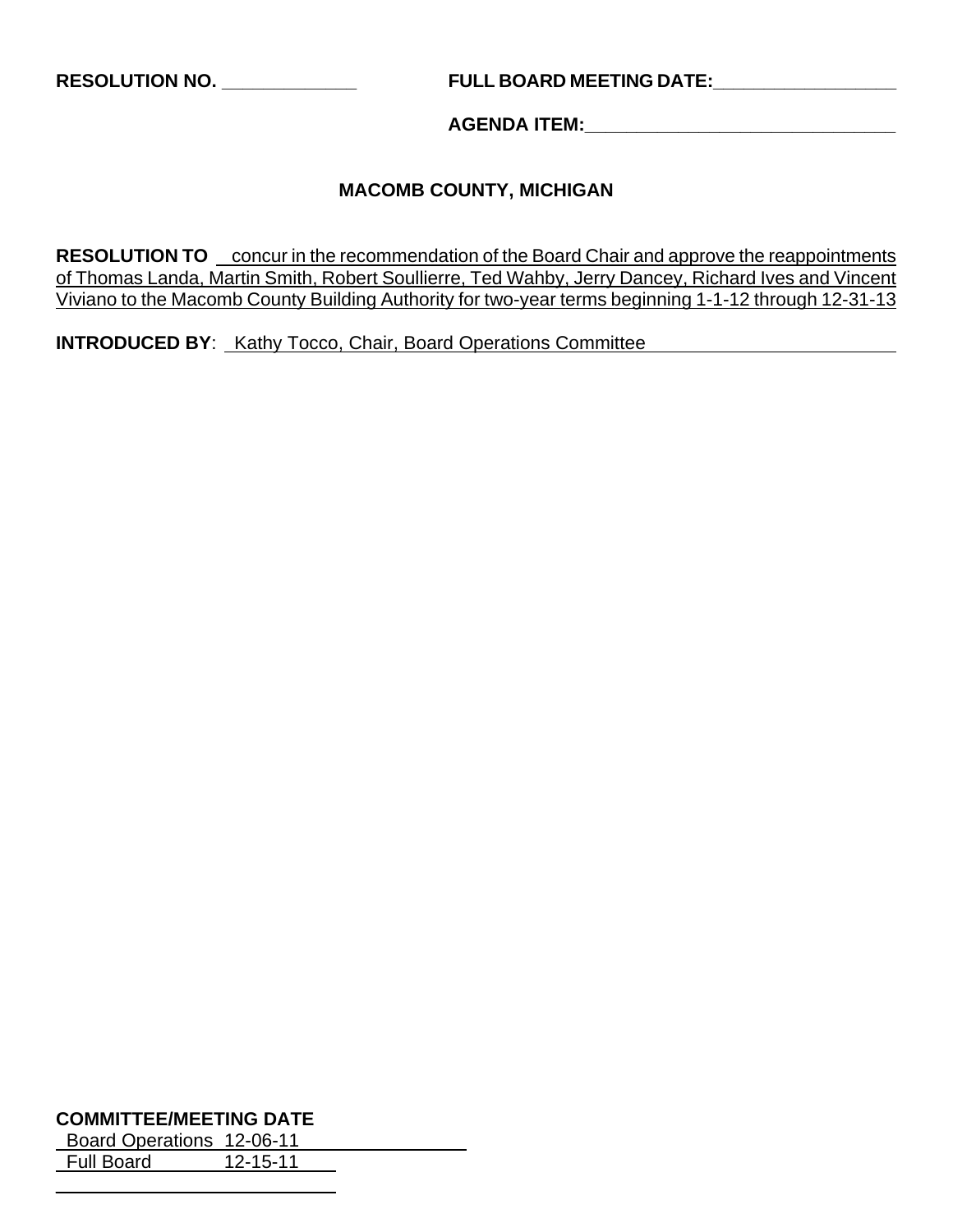**RESOLUTION NO. \_\_\_\_\_\_\_\_\_\_\_\_\_ FULL BOARD MEETING DATE:\_\_\_\_\_\_\_\_\_\_\_\_\_\_\_\_\_\_** 

**AGENDA ITEM:\_\_\_\_\_\_\_\_\_\_\_\_\_\_\_\_\_\_\_\_\_\_\_\_\_\_\_\_\_\_** 

# **MACOMB COUNTY, MICHIGAN**

**RESOLUTION TO** concur in the recommendation of the Board Chair and approve the appointment of Commissioner Don Brown to the Hospital Finance Authority Board for a four-year term beginning 1-1-12 through 12-31-16

**INTRODUCED BY:** Kathy Tocco, Chair, Board Operations Committee

#### **COMMITTEE/MEETING DATE**

 $\overline{a}$ 

 Board Operations 12-06-11 Full Board 12-15-11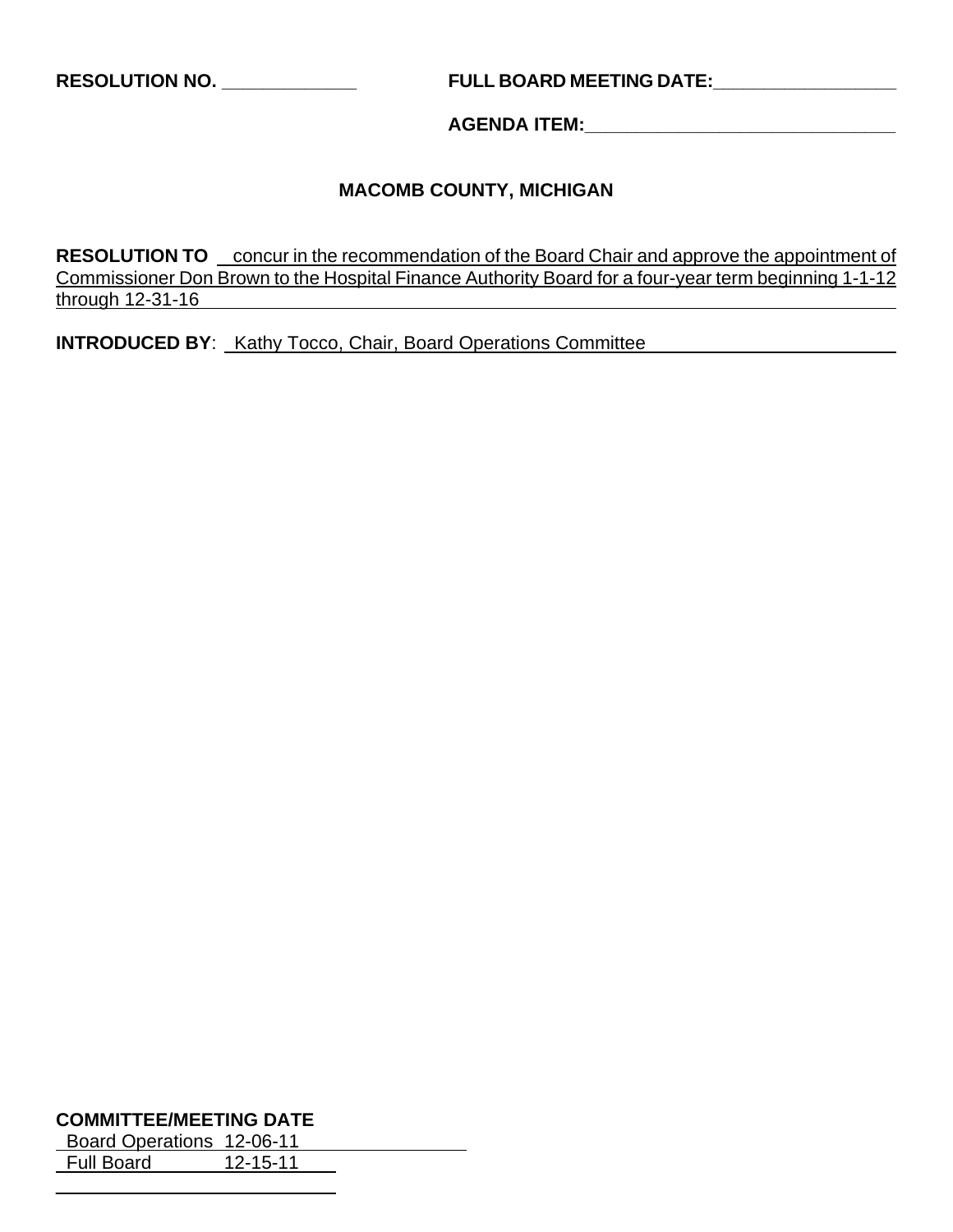**RESOLUTION NO. \_\_\_\_\_\_\_\_\_\_\_\_\_ FULL BOARD MEETING DATE:\_\_\_\_\_\_\_\_** 

**AGENDA ITEM:\_\_\_\_\_\_\_\_\_\_\_\_\_\_\_\_\_\_\_\_\_\_\_\_\_\_\_\_\_\_** 

# **MACOMB COUNTY, MICHIGAN**

**RESOLUTION TO** adopt a resolution to override the County Executive's veto of Ordinance No. 2011-4, the Ethics Ordinance

**INTRODUCED BY:** Kathy Vosburg, Board Chair

**COMMITTEE/MEETING DATE** Full Board 12-15-11

 $\overline{a}$  $\overline{a}$